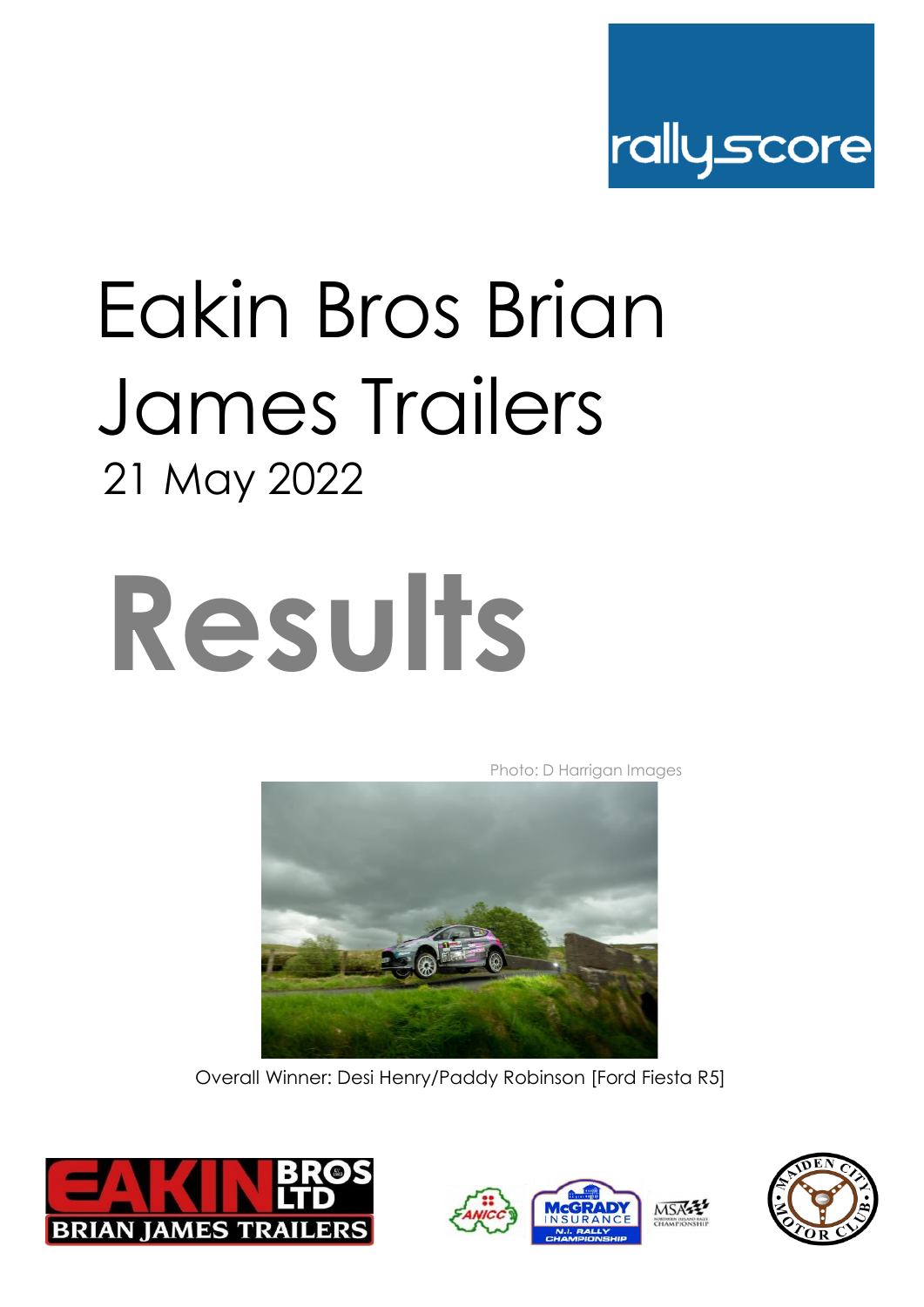| <b>Official Final Classification</b> |          |                                              |                                      |                                       |                |                                       |                   |                                           |
|--------------------------------------|----------|----------------------------------------------|--------------------------------------|---------------------------------------|----------------|---------------------------------------|-------------------|-------------------------------------------|
| Pos                                  |          | <b>Car Nc Driver</b>                         | Co-driver                            | Car                                   | <b>Cls</b>     | <b>Stage Time</b><br><b>Penalties</b> | <b>Total Time</b> | <b>From Previous</b><br><b>From First</b> |
| 1st                                  | 1        | Desi Henry<br>Kilrea                         | Paddy Robinson<br>Annagry            | Ford Fiesta R5                        | 11             | 0:38:23.4                             | 38:23.4           |                                           |
| 2 <sub>nd</sub>                      | 3        | Cathan McCourt<br>Dromore                    | Liam Moynihan<br>Fermoy              | Škoda Fabia R5                        | 10             | 0:38:25.7                             | 38:25.7           | $+0:02.3$<br>$+0:02.3$                    |
| 3rd                                  | 117      | <b>Garry Jennings</b><br>Kesh                | Rory Kennedy<br>Letterkenny          | <b>Ford Fiesta</b>                    | 10             | 0:38:44.1                             | 38:44.1           | $+0:18.4$<br>$+0:20.7$                    |
| 4th                                  | 8        | Joseph McGonigle<br>Muff                     | Ciaran Geaney<br>Falcarragh          | Ford Fiesta Rally2                    | 10             | 0:39:46.4                             | 39:46.4           | $+1:02.3$<br>$+1:23.0$                    |
| 5th                                  | 106      | Alan Carmichael<br>Ballymena                 | <b>Arthur Keirans</b><br>Monaghan    | Hyundai i20 R5                        | 10             | 0:39:49.1                             | 39:49.1           | $+0:02.7$<br>$+1:25.7$                    |
| 6th                                  | 12       | Damien Tourish<br>Letterkenny                | Domhnall McAlaney<br>Letterkenny     | <b>Ford Escort MkII</b>               | $\overline{7}$ | 0:39:59.5                             | 39:59.5           | $+0:10.4$<br>$+1:36.1$                    |
| 7th                                  | 5        | Derek McGarrity<br>Newtownabbey              | Graham Henderson<br>Londonderry      | Volkswagen Polo GTi<br>R <sub>5</sub> | 10             | 0:40:06.4                             | 40:06.4           | $+0:06.9$<br>$+1:43.0$                    |
| 8th                                  | 7        | Aaron McLaughlin<br>Carndonagh               | Darren Curran<br>Redcastle           | Ford Fiesta WRC                       | 11             | 0:40:47.1                             | 40:47.1           | $+0:40.7$<br>$+2:23.7$                    |
| 9th                                  | 26       | Paul Britton<br>Donemana                     | Peter Ward<br>Donemana               | Subaru Impreza N16                    | 8              | 0:40:49.0                             | 40:49.0           | $+0:01.9$<br>$+2:25.6$                    |
| 10th                                 | 15       | <b>Niall Devine</b><br>Strabane              | Liam McIntyre<br>Donegal Town        | Mitsubishi Lancer Evo                 | 8              | 0:41:08.5                             | 41:08.5           | $+0:19.5$<br>$+2:45.1$                    |
| 11th                                 | 19       | Camillus Bradley<br>Draperstown              | Crawford Henderson<br>Portrush       | Ford Escort MkII                      | 7              | 0:41:11.1                             | 41:11.1           | $+0:02.6$<br>$+2:47.7$                    |
| 12th                                 | 51       | Jonny Cargo<br>Dromore                       | David McElroy<br>Donacloney          | Ford Escort MkII                      | 6              | 0:41:30.2                             | 41:30.2           | $+0:19.1$<br>$+3:06.8$                    |
| 13th                                 | 42       | Alan Smyth<br>Omagh                          | Gary McCruddan<br>Monaghan           | <b>Ford Escort MkII</b>               | $\overline{7}$ | 0:41:33.4                             | 41:33.4           | $+0:03.2$<br>$+3:10.0$                    |
| 14th                                 | 22       | John Bonner<br>Dungloe                       | Johnny Baird<br>Letterkenny          | <b>Ford Escort MkII</b>               | $\overline{7}$ | 0:41:37.8                             | 41:37.8           | $+0:04.4$<br>$+3:14.4$                    |
| 15th                                 | 17       | Adrian Hetherington<br>Donaghmore            | Ronan O'Neill<br>Moy                 | Ford Escort MkII                      | 7              | 0:41:53.4                             | 41:53.4           | $+0:15.6$<br>$+3:30.0$                    |
| 16th                                 | 32       | lan Dickson<br>Drumquin                      | John McCafferty<br>Donegal           | Ford Fiesta R5                        | 10             | 0:41:56.2                             | 41:56.2           | $+0:02.8$<br>$+3:32.8$                    |
|                                      | 17th 107 | Gareth Irwin<br>Derry                        | Justin McCauley<br>Letterkenny       | Ford Escort                           | 6              | 0:41:56.6                             | 41:56.6           | $+0:00.4$<br>$+3:33.2$                    |
| 18th                                 | 58       | Ryan Caldwell<br>Strabane                    | Pascal McCarney<br>Mallow            | <b>Ford Fiesta</b>                    | 4              | 0:42:01.4                             | 42:01.4           | $+0:04.8$<br>$+3:38.0$                    |
| 19th                                 | 18       | Kyle McGettigan<br>Letterkenny               | Dale McGettigan<br>Letterkenny       | Ford Escort MkII                      | 7              | 0:42:07.5                             | 42:07.5           | $+0:06.1$<br>$+3:44.1$                    |
| 20th                                 | 16       | <b>Michael McGarrity</b><br>Glengormley      | Damian Garvey<br>Newry               | Hyundai i20 Rally2                    | 10             | 0:42:14.7                             | 42:14.7           | $+0:07.2$<br>$+3:51.3$                    |
| 21st                                 | 60       | <b>Andrew Gillespie</b><br><b>Sion Mills</b> | Stephen Doogan<br>Dungloe            | Ford Escort                           | 6              | 0:42:35.8                             | 42:35.8           | $+0:21.1$<br>$+4:12.4$                    |
| 22nd                                 | 86       | Clive McGonigle<br>Convoy                    | <b>Stephen Tinney</b><br>St Johnston | Ford Escort MkII                      | 6              | 0:42:40.3                             | 42:40.3           | $+0:04.5$<br>$+4:16.9$                    |
| 23rd                                 | 14       | Ryan Loughran<br>Omagh                       | Gareth Doherty<br>Carrigart          | Ford Escort MkII                      | $\overline{7}$ | 0:42:44.5                             | 42:44.5           | $+0:04.2$<br>$+4:21.1$                    |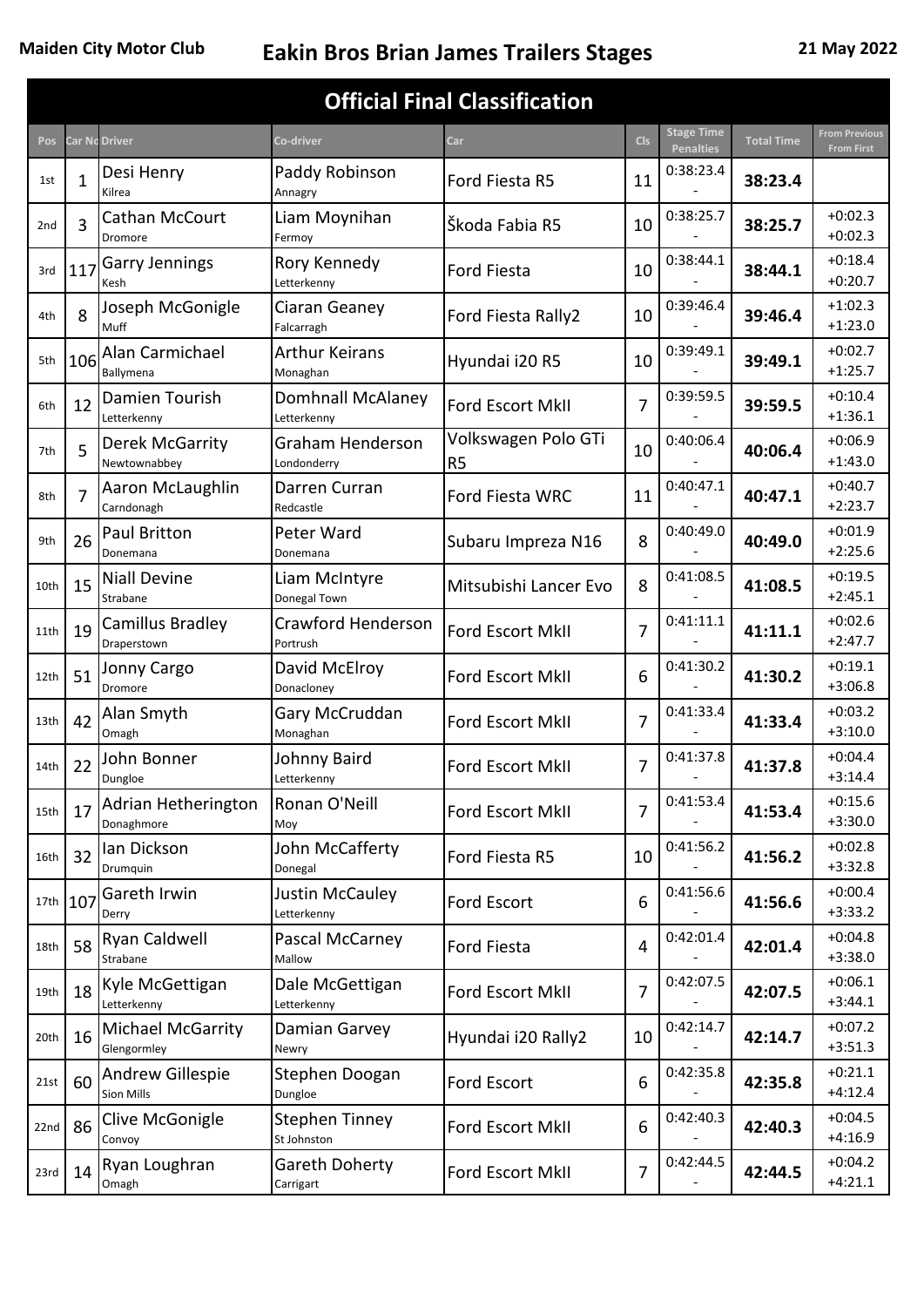| <b>Official Final Classification</b> |          |                                          |                                     |                         |              |                                       |                   |                                           |
|--------------------------------------|----------|------------------------------------------|-------------------------------------|-------------------------|--------------|---------------------------------------|-------------------|-------------------------------------------|
| Pos                                  |          | <b>Car Nc Driver</b>                     | Co-driver                           | <b>Car</b>              | <b>Cls</b>   | <b>Stage Time</b><br><b>Penalties</b> | <b>Total Time</b> | <b>From Previous</b><br><b>From First</b> |
| 24th                                 | 31       | John Bradley<br>Draperstown              | <b>Cathal Mulgrew</b><br>Aughnacloy | Ford Escort MkII        | 6            | 0:42:46.7                             | 42:46.7           | $+0:02.2$<br>$+4:23.3$                    |
| 25th                                 | 44       | Aidan Caldwell                           | Paul Hone                           | Ford Fiesta R5          | 10           | 0:42:50.0                             | 42:50.0           | $+0:03.3$                                 |
| 26th                                 | 48       | Strabane<br>Gareth Deazley               | Claudy<br><b>Ben Thompson</b>       | Ford Fiesta R200        | 4            | 0:42:54.6                             | 42:54.6           | $+4:26.6$<br>$+0:04.6$                    |
|                                      |          | Seskinore<br>Michael McCollum            | Kesh<br><b>Michael Pearson</b>      |                         |              | 0:43:04.7                             |                   | $+4:31.2$<br>$+0:10.1$                    |
| 27th                                 | 20       | Letterkenny                              | Lifford                             | <b>Ford Fiesta</b>      | 11           |                                       | 43:04.7           | $+4:41.3$                                 |
| 28th                                 | 104      | PJ McDermott<br>Letterkenny              | Ray Fitzpatrick<br>Portarlington    | Ford Fiesta WRC         | 10           | 0:43:14.0                             | 43:14.0           | $+0:09.3$<br>$+4:50.6$                    |
| 29th                                 | 84       | Jamie Grant<br>Glenavy                   | Stephen Jess<br>Dromora             | Toyota Starlet          | 6            | 0:43:17.8                             | 43:17.8           | $+0:03.8$<br>$+4:54.4$                    |
| 30th                                 | 83       | Kevin Quinn<br>Dungannon                 | Christopher Corr<br>Dungannon       | Ford Escort             | 6            | 0:43:21.1                             | 43:21.1           | $+0:03.3$<br>$+4:57.7$                    |
| 31st                                 | 46       | Sam Adams<br>Ballymoney                  | Michael Johnston<br>Ballymena       | Ford Escort MkII        | 5            | 0:43:21.9                             | 43:21.9           | $+0:00.8$<br>$+4:58.5$                    |
| 32nd                                 | 72       | Conor Lavery<br>Ballynahinch             | Mo Downey<br>Scarva                 | Ford Escort MkII        | 6            | 0:43:28.1                             | 43:28.1           | $+0:06.2$<br>$+5:04.7$                    |
| 33rd                                 | 61       | Shaun Murphy<br>Dunfanaghy               | Damien McKenna<br>Monaghan          | Ford Escort             | 6            | 0:43:28.6                             | 43:28.6           | $+0:00.5$<br>$+5:05.2$                    |
| 34th                                 | 35       | Paidi Hamill<br>Galbally                 | Karl Egan<br>Galbally               | Ford Fiesta R5          | 10           | 0:43:37.2                             | 43:37.2           | $+0:08.6$<br>$+5:13.8$                    |
| 35th                                 | 40       | <b>Terry Donnelly</b><br>Dungannon       | Gareth Donnelly<br>Ballygawley      | Škoda Fabia S2000       | 9            | 0:43:39.7                             | 43:39.7           | $+0:02.5$<br>$+5:16.3$                    |
| 36th                                 | 45       | <b>Andrew Bustard</b><br>Castlederg      | Kenny Bustard<br>Castlederg         | <b>Ford Escort MkII</b> | 5            | 0:43:56.3                             | 43:56.3           | $+0:16.6$<br>$+5:32.9$                    |
| 37th                                 | 78       | <b>Adrian Grant</b><br>Ballinderry       | Olivia Chambers<br>Crumlin          | Ford Escort MkII        | 5            | 0:44:10.4                             | 44:10.4           | $+0:14.1$<br>$+5:47.0$                    |
| 38th                                 | 53       | <b>Stanley Orr</b><br>Killinchy          | Michael Gibson<br>Killinchy         | Ford Escort Rs 1600     | $\mathbf{1}$ | 0:44:15.5                             | 44:15.5           | $+0:05.1$<br>$+5:52.1$                    |
| 39th                                 | 29       | George Robinson<br>Ballymena             | <b>Tommy Speers</b><br>Ballymena    | Ford Fiesta R5          | 11           | 0:44:15.5                             | 44:15.5           | $+0:00.0$<br>$+5:52.1$                    |
| 40th                                 | 30       | <b>Chris McGurk</b><br>Portglenone       | Dion Coyle<br>Derry                 | Ford Fiesta R5          | 11           | 0:44:18.1                             | 44:18.1           | $+0:02.6$<br>$+5:54.7$                    |
| 41st                                 | 43       | Darren Hamill<br>Galbally                | <b>Martin Harte</b><br>Pomeroy      | Ford Escort MkII        | 7            | 0:44:21.3                             | 44:21.3           | $+0:03.2$<br>$+5:57.9$                    |
| 42nd                                 | 71       | <b>Jimmy Mills</b><br>Ballynure          | <b>Ashley Trimble</b><br>Banbridge  | Ford Escort             | $\mathbf{1}$ | 0:44:22.9                             | 44:22.9           | $+0:01.6$<br>$+5:59.5$                    |
| 43rd                                 | 52       | Derek Gurney<br>Strabane                 | Alan Conor<br>Magheramason          | <b>Ford Sierra</b>      | 6            | 0:44:19.1<br>0:10                     | 44:29.1           | $+0:06.2$<br>$+6:05.7$                    |
| 44th                                 | 55       | Philip White<br>Crumlin                  | <b>Brian Rowan</b><br>Carlow        | Nissan Micra            | 3            | 0:44:48.5                             | 44:48.5           | $+0:19.4$<br>$+6:25.1$                    |
| 45th                                 | 79       | Stephen McFerran<br>Swatragh             | James McKeefry<br>Swatragh          | Ford Escort             | $\mathbf{1}$ | 0:44:56.4                             | 44:56.4           | $+0:07.9$<br>$+6:33.0$                    |
|                                      | 46th 102 | <b>Steve Benton</b><br>Tanworth In Arden | Oliver Benton<br>Tanworth In Arden  | Ford Escort MkII        | 6            | 0:45:06.2                             | 45:06.2           | $+0:09.8$<br>$+6:42.8$                    |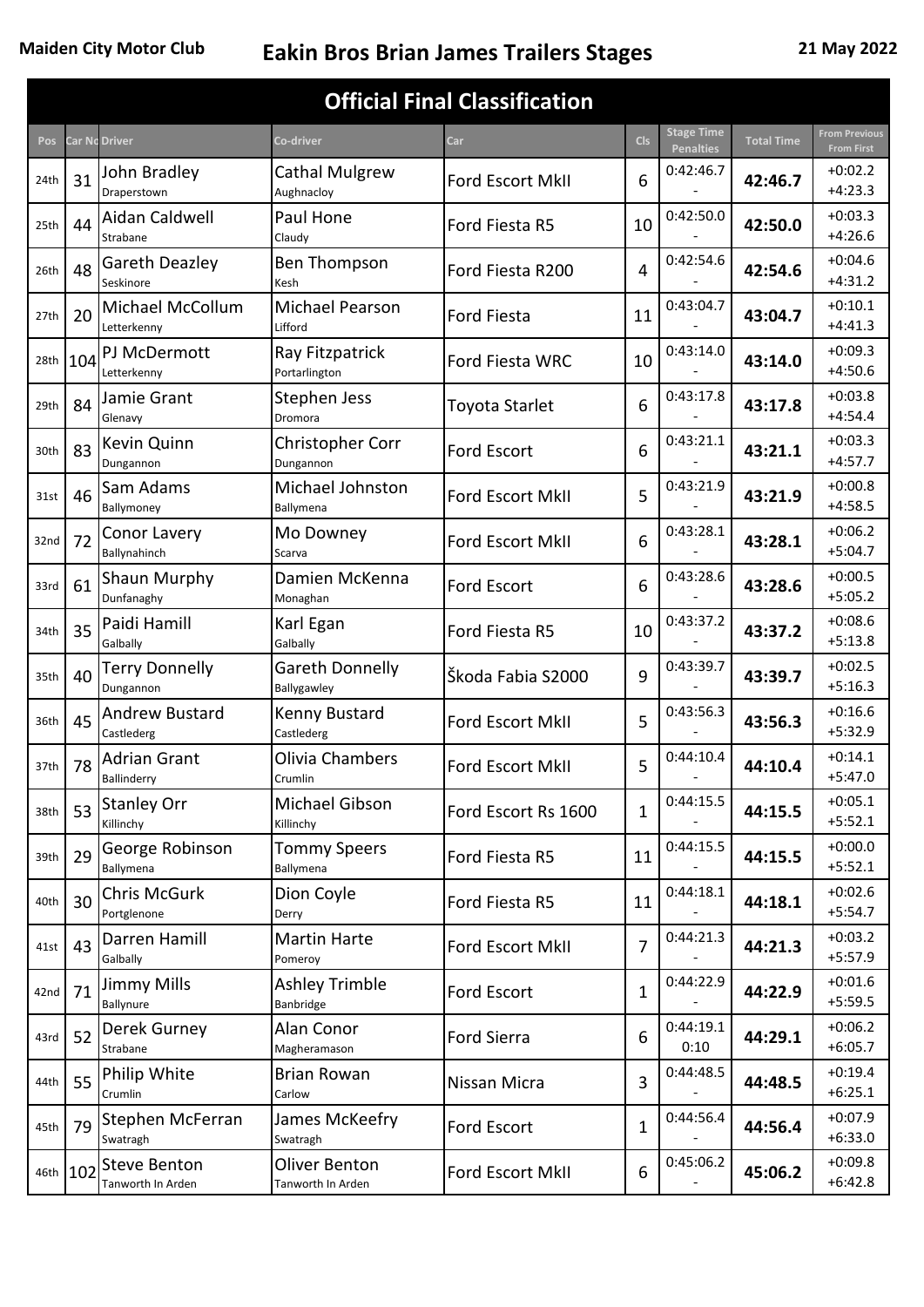|      | <b>Official Final Classification</b> |                                                 |                                 |                            |                |                                       |                   |                                           |
|------|--------------------------------------|-------------------------------------------------|---------------------------------|----------------------------|----------------|---------------------------------------|-------------------|-------------------------------------------|
| Pos  |                                      | Car Nc Driver                                   | Co-driver                       | <b>Car</b>                 | <b>Cls</b>     | <b>Stage Time</b><br><b>Penalties</b> | <b>Total Time</b> | <b>From Previous</b><br><b>From First</b> |
| 47th | 57                                   | Kevin Wilson<br>Cavan                           | Martin Farren<br>Carndonagh     | Mitsubishi Lancer Evo      | 8              | 0:45:20.4                             | 45:20.4           | $+0:14.2$<br>$+6:57.0$                    |
| 48th | 25                                   | Joe Hegarty<br>Draperstown                      | David Turkington<br>Cookstown   | Ford Fiesta R5             | 11             | 0:45:21.0                             | 45:21.0           | $+0:00.6$<br>$+6:57.6$                    |
| 49th | 1115                                 | <b>William McClurkin</b><br><b>Nutts Corner</b> | Kyle McDaid<br><b>Buncrana</b>  | Ford Escort MkII           | 6              | 0:45:21.1                             | 45:21.1           | $+0:00.1$<br>$+6:57.7$                    |
| 50th | 76                                   | <b>Gerard Browne</b><br>Letterkenny             | Keith Bovaird<br>Letterkenny    | Ford Escort MkII           | 7              | 0:45:26.6                             | 45:26.6           | $+0:05.5$<br>$+7:03.2$                    |
| 51st | 81                                   | Darragh Kelly<br>Kircubbin                      | Eoin Kelly<br>Kircubbin         | Peugeot 208 R2             | 4              | 0:45:30.7                             | 45:30.7           | $+0:04.1$<br>$+7:07.3$                    |
| 52nd | 56                                   | David Porter<br>Crumlin                         | Jordan Murphy<br>Dungannon      | Subaru Impreza             | 8              | 0:45:36.1                             | 45:36.1           | $+0:05.4$<br>$+7:12.7$                    |
| 53rd | 37                                   | Liam McFall<br>Ballycastle                      | Ivor Lamont<br>Ballymeana       | Ford Fiesta                | 9              | 0:45:44.3                             | 45:44.3           | $+0:08.2$<br>$+7:20.9$                    |
| 54th | 98                                   | Ronan Greene<br>Dungiven                        | Mark McAleer<br>Omagh           | Vauxhall Nova              | 3              | 0:45:54.9                             | 45:54.9           | $+0:10.6$<br>$+7:31.5$                    |
| 55th | 95                                   | <b>Conal Hegarty</b><br>Sydney                  | Shaun O Hart<br>Glenties        | Toyota Corolla             | 4              | 0:45:45.1<br>0:10                     | 45:55.1           | $+0:00.2$<br>$+7:31.7$                    |
| 56th | 47                                   | Conor Gillespie<br>Dungannon                    | Aidan Campbell<br>Dungannon     | Ford Escort MkII           | 5              | 0:45:55.3                             | 45:55.3           | $+0:00.2$<br>$+7:31.9$                    |
|      | 57th 105                             | <b>Stephen McGurk</b><br>Cookstown              | Mark O Connor<br>Magherafelt    | Ford Escort MkII           | 6              | 0:46:04.3                             | 46:04.3           | $+0:09.0$<br>$+7:40.9$                    |
| 58th | 23                                   | Johno Doogan<br>Clontibret                      | Ciaran Marron<br>Carrickmacross | Ford Fiesta R5             | 10             | 0:45:45.0<br>0:30                     | 46:15.0           | $+0:10.7$<br>$+7:51.6$                    |
| 59th | 87                                   | Thomas Lowry<br>Antrim                          | Harry Johnston<br>Ballymena     | Talbot Sunbeam             | 6              | 0:46:17.0                             | 46:17.0           | $+0:02.0$<br>$+7:53.6$                    |
| 60th | 62                                   | Joel Eakin<br>Claudy                            | Sean Doherty<br>Derry           | Honda Civic Type R         | $\overline{2}$ | 0:46:19.5                             | 46:19.5           | $+0:02.5$<br>$+7:56.1$                    |
| 61st | 89                                   | <b>Christy McLaughlin</b><br>Carndonagh         | <b>Garth Neill</b><br>Tandragee | Honda Civic EK4            | 4              | 0:46:59.9                             | 46:59.9           | $+0:40.4$<br>$+8:36.5$                    |
|      | 62nd 103                             | Eamon Doherty<br>Garvagh                        | Damian McAuley<br>Ballymoney    | Ford Escort                | 7              | 0:47:03.2                             | 47:03.2           | $+0:03.3$<br>$+8:39.8$                    |
| 63rd | 63                                   | Seamus Goodfellow<br>Donaghmore                 | Joel McFarland<br>Donaghmore    | Honda Civic                | $\overline{2}$ | 0:47:34.2                             | 47:34.2           | $+0:31.0$<br>$+9:10.8$                    |
| 64th | 82                                   | <b>Steven Cleary</b><br>Draperstown             | Mark McGeehan<br>Draperstown    | Ford Escort                | 5              | 0:47:35.3                             | 47:35.3           | $+0:01.1$<br>$+9:11.9$                    |
| 65th | 74                                   | <b>Raymond Gurney</b><br>Strabane               | Andrew Robinson<br>Londonderry  | <b>BMW 328</b>             | $\overline{7}$ | 0:47:37.3                             | 47:37.3           | $+0.02.0$<br>$+9:13.9$                    |
| 66th | 96                                   | Eamon McLaughlin<br>Greysteel                   | Steven Boyle<br>Eglinton        | Ford Escort                | 3              | 0:47:42.3                             | 47:42.3           | $+0:05.0$<br>$+9:18.9$                    |
| 67th | 36                                   | <b>Gary Cairns</b><br><b>Sion Mills</b>         | Dean O Sullivan<br>Raphoe       | Mitsubishi Lancer Evo<br>Χ | 9              | 0:47:15.8<br>0:40                     | 47:55.8           | $+0:13.5$<br>$+9:32.4$                    |
|      | 68th 120                             | Matthew Boyle<br>Lettermacward                  | Gary Byrne<br>Dunkineely        | Honda Civic                | $\overline{2}$ | 0:48:28.3                             | 48:28.3           | $+0:32.5$<br>$+10:04.9$                   |
| 69th | 99                                   | <b>Gerard Sharkey</b><br>Dinegal                | Ryan Farrell<br>Monaghan        | Renault Twingo R2          | 4              | 0:49:08.8                             | 49:08.8           | $+0:40.5$<br>$+10:45.4$                   |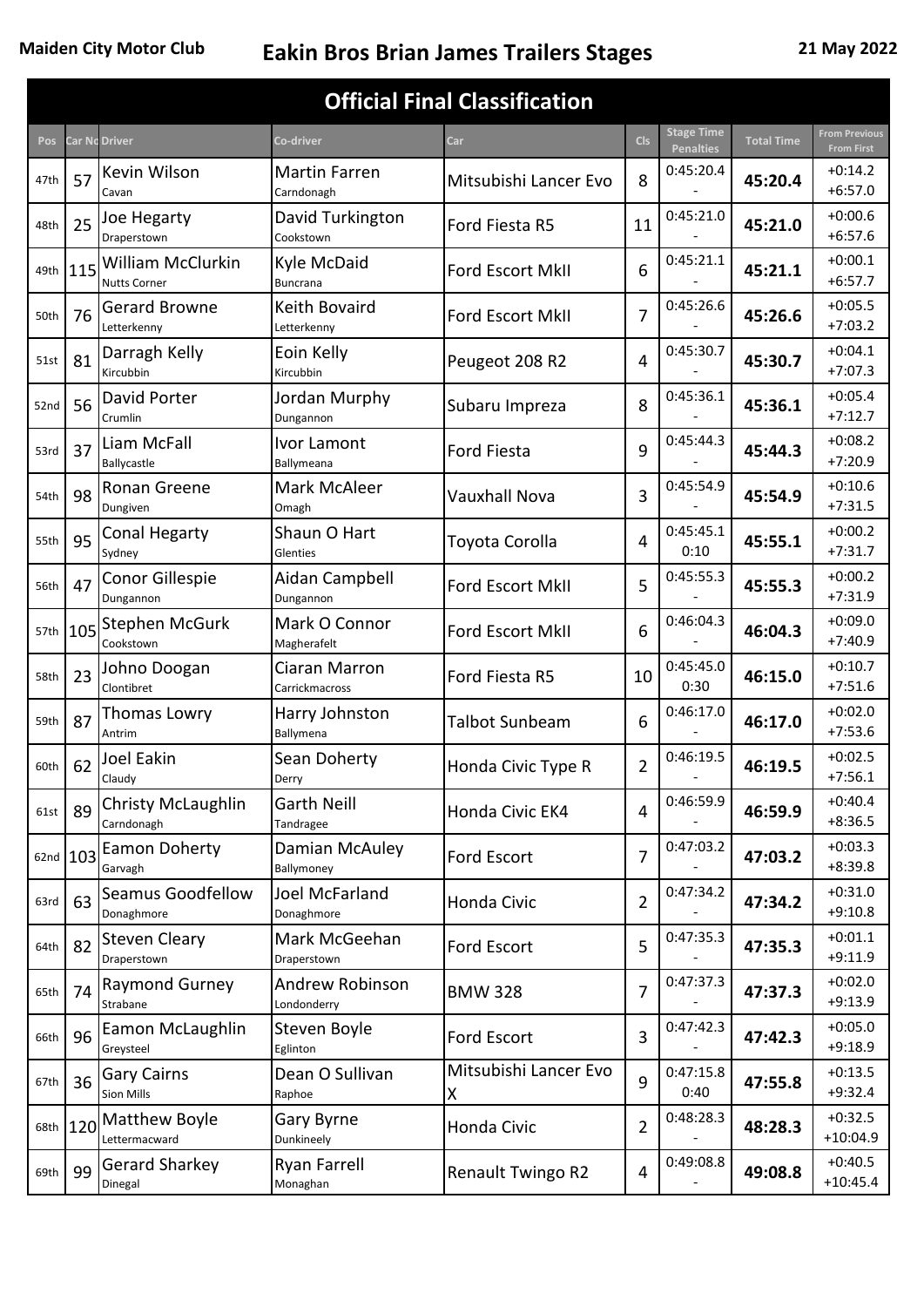|      | <b>Official Final Classification</b>                                                                                                                                                                          |                                                          |                                       |                                       |                                       |                   |                                           |                         |
|------|---------------------------------------------------------------------------------------------------------------------------------------------------------------------------------------------------------------|----------------------------------------------------------|---------------------------------------|---------------------------------------|---------------------------------------|-------------------|-------------------------------------------|-------------------------|
| Pos  |                                                                                                                                                                                                               | Car Nc Driver                                            | Car                                   | <b>Cls</b>                            | <b>Stage Time</b><br><b>Penalties</b> | <b>Total Time</b> | <b>From Previous</b><br><b>From First</b> |                         |
| 70th | 97                                                                                                                                                                                                            | Ronnie McConnell<br>Raphoe                               | Rachel McConnell<br>Raphoe            | Honda Civic                           | $\overline{2}$                        | 0:51:02.2         | 51:02.2                                   | $+1:53.4$<br>$+12:38.8$ |
| 71st | 110                                                                                                                                                                                                           | Raymond McLaughlin   Martin McBrearty<br>Manorcunningham | Kilmacrennan                          | Honda Civic                           | 2                                     | 0:52:09.0<br>1:30 | 53:39.0                                   | $+2:36.8$<br>$+15:15.6$ |
|      | 38                                                                                                                                                                                                            | <b>Niall Carey</b><br>Cushendall                         | Ciaran Carey<br>Ballymena             | <b>BMW Compact</b>                    | 7                                     |                   | <b>RET</b>                                |                         |
|      | 41                                                                                                                                                                                                            | <b>Andrew White</b><br><b>Nutts Corner</b>               | Paul Hughes<br>Martinstown            | Ford Escort MkI                       | 7                                     |                   | <b>RET</b>                                |                         |
|      | 88                                                                                                                                                                                                            | Mark Moore<br>Donemana                                   | Tony McGovern<br>Enniskillen          | Nissan Micra                          | 3                                     |                   | <b>RET</b>                                |                         |
|      | 27                                                                                                                                                                                                            | <b>Anthony Cairns</b><br>Strabane                        | <b>Mark Preston</b><br>Strabane       | Subaru Impreza                        | 9                                     |                   | <b>RET</b>                                |                         |
|      | 108                                                                                                                                                                                                           | Alastair Cochrane<br><b>Bushmills</b>                    | Christopher Johnston<br>Ballymena     | <b>Ford Escort</b>                    | 6                                     |                   | <b>RET</b>                                |                         |
|      | 59                                                                                                                                                                                                            | Lee McLaughlin<br>Carndonagh                             | <b>Aaron McCarron</b><br>Carndonagh   | Honda Civic                           | 4                                     |                   | <b>RET</b>                                |                         |
|      | Conor Wilson<br>Sean Marsh<br>80<br>Carndonagh<br>Newtowncunningham<br><b>Brendan Connor</b><br>Alan Redstone<br>33<br>Londonderry<br>Strabane<br>Conor McKeown<br>Cahir Loftus<br>92<br>Coleraine<br>Garvagh |                                                          | Ford Fiesta Rally4                    | 4                                     |                                       | <b>RET</b>        |                                           |                         |
|      |                                                                                                                                                                                                               |                                                          | Ford Fiesta R5                        | 10                                    |                                       | <b>RET</b>        |                                           |                         |
|      |                                                                                                                                                                                                               |                                                          |                                       | Honda Civic                           | 4                                     |                   | <b>RET</b>                                |                         |
|      | 11                                                                                                                                                                                                            | Sean Devine<br>Donemana                                  | John McElhinney<br>Convoy             | <b>Ford Fiesta</b>                    | 10                                    |                   | <b>RET</b>                                |                         |
|      | 100                                                                                                                                                                                                           | Keith Stewart<br>Letterkenny                             | <b>Stephen Peoples</b><br>Letterkenny | Toyota Starlet                        | 4                                     |                   | <b>RET</b>                                |                         |
|      | 73                                                                                                                                                                                                            | <b>Andrew Bushe</b><br>Crossgar                          | Domhnall Lennon<br>Ardee              | Vauxhall Chevette HSR                 | 1                                     |                   | <b>RET</b>                                |                         |
|      | 4                                                                                                                                                                                                             | Jonathan Greer<br><b>Belfast</b>                         | <b>Niall Burns</b><br>Kilmacrennan    | Citroën C3 Rally2                     | 10                                    |                   | <b>RET</b>                                |                         |
|      | 9                                                                                                                                                                                                             | Jason Mitchell<br>Strabane                               | Paddy McCrudden<br>Donegal            | Ford Fiesta Rally2                    | 11                                    |                   | <b>RET</b>                                |                         |
|      | 6                                                                                                                                                                                                             | Donagh Kelly<br>Frosses                                  | Kevin Flanagan<br>Derry               | Volkswagen Polo GTi<br>R <sub>5</sub> | 10                                    |                   | <b>RET</b>                                |                         |
|      | 101                                                                                                                                                                                                           | <b>Malcolm Pedlow</b><br>Belfast                         | <b>Billy Regan</b><br>Belfast         | <b>BMW 2002Tii</b>                    | 1                                     |                   | <b>RET</b>                                |                         |
|      | 50                                                                                                                                                                                                            | <b>William Carey</b><br>Ballymena                        | Jimmy Graham<br>Ballymena             | Ford Escort MkII                      | 6                                     |                   | <b>RET</b>                                |                         |
|      | 54                                                                                                                                                                                                            | Alexander Cochrane<br><b>Bushmills</b>                   | <b>Ben Teggart</b><br>Banbrigde       | Ford Escort                           | 6                                     |                   | <b>RET</b>                                |                         |
|      | 119                                                                                                                                                                                                           | Declan Boyle<br>Lettermacward                            | Shane Byrne<br><b>Bruckless</b>       | Volkswagen Polo GTi<br>R <sub>5</sub> | 11                                    |                   | <b>RET</b>                                |                         |
|      | 85                                                                                                                                                                                                            | Simon Gordon<br>Dromore                                  | John Henderson<br>Portadown           | Vauxhall Astra                        | 6                                     |                   | <b>RET</b>                                |                         |
|      | 93                                                                                                                                                                                                            | Declan Farren<br>Glengad                                 | Doireann Tiernan<br>Mountrath         | Honda Civic                           | 4                                     |                   | <b>RET</b>                                |                         |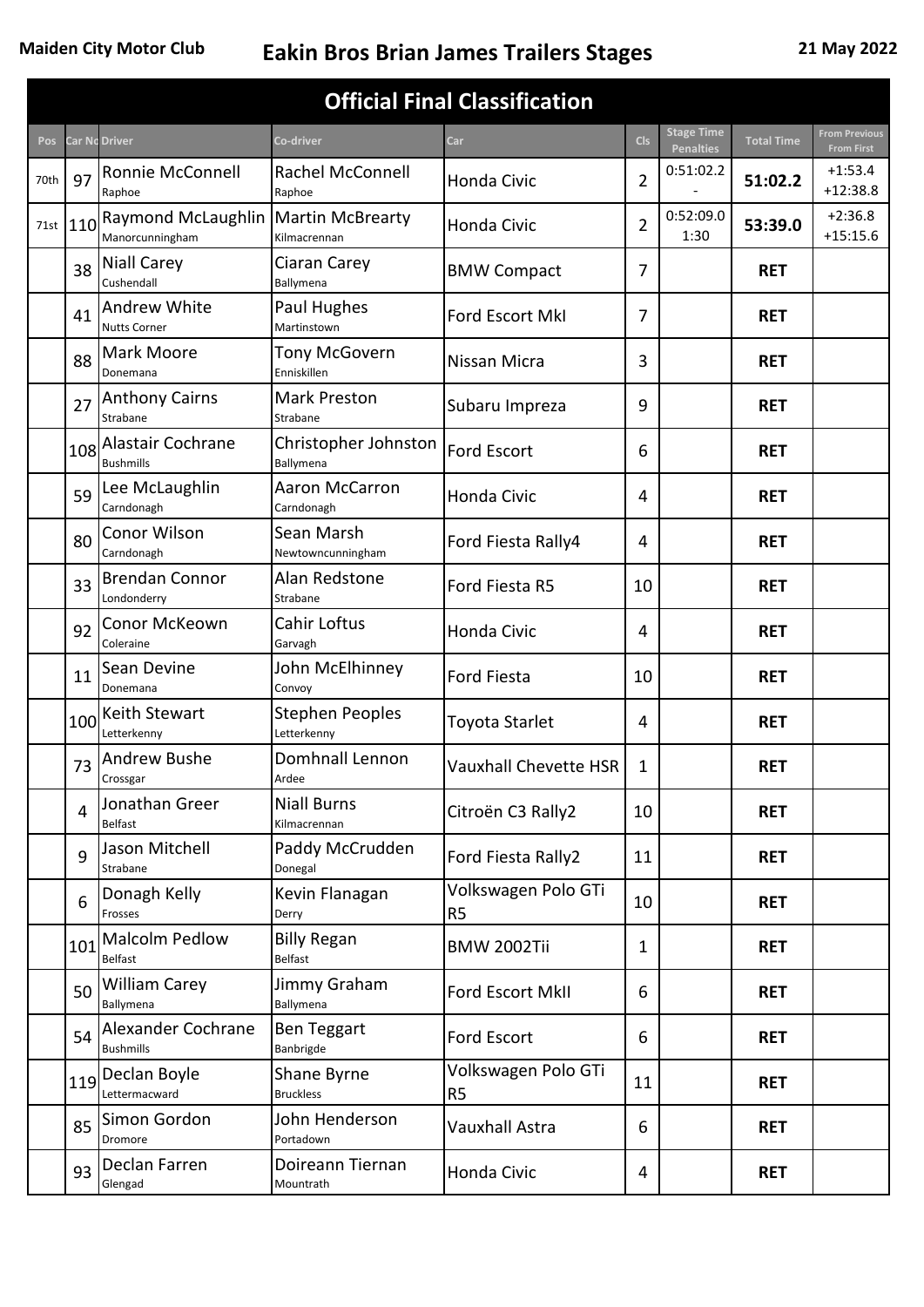|            | <b>Official Final Classification</b> |                              |                                    |                |            |                                       |                   |                                           |
|------------|--------------------------------------|------------------------------|------------------------------------|----------------|------------|---------------------------------------|-------------------|-------------------------------------------|
| <b>Pos</b> |                                      | <b>Car Nc Driver</b>         | <b>Co-driver</b>                   | Car            | <b>CIs</b> | <b>Stage Time</b><br><b>Penalties</b> | <b>Total Time</b> | <b>From Previous</b><br><b>From First</b> |
|            | 66                                   | Jack Cairns<br>Strabane      | Darragh Mullen<br>Sligo            | Ford Fiesta R2 | 4          |                                       | <b>RET</b>        |                                           |
|            | 90                                   | Paul Creamer<br>Hawick       | Liam Toye<br><b>Quigleys Point</b> | Honda Civic    | 4          |                                       | <b>RET</b>        |                                           |
|            |                                      | 1118 Adam Semple<br>Limavady | lan Kidd<br>Ballymena              | Ford Escort G3 | 4          |                                       | <b>RET</b>        |                                           |

Signed by Declan McCay [Clerk of the Course] Signed by Declan McCay [Clerk of the Course] Published: 17:55, 21 May 2022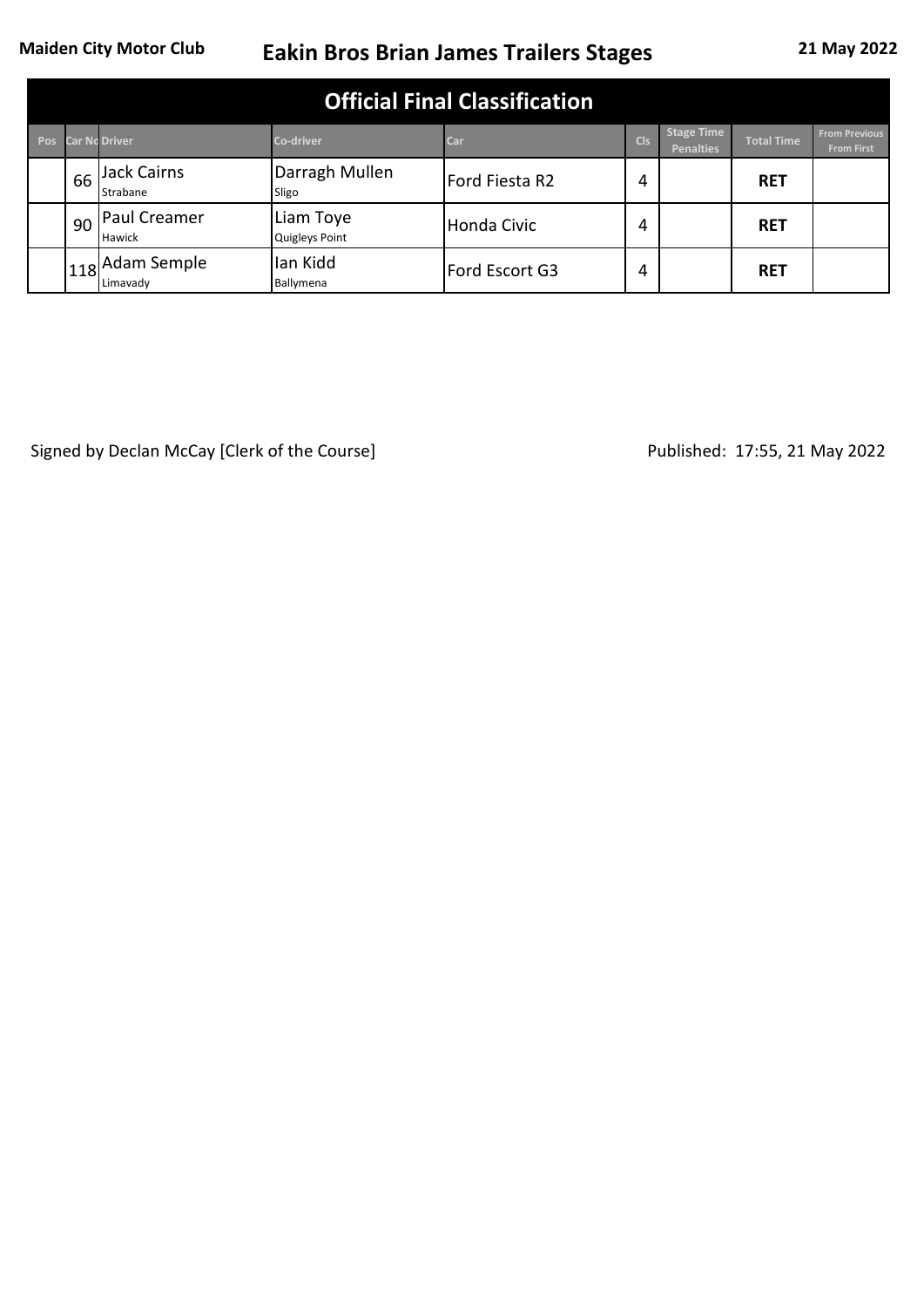| Class 1 |         | Historic Rally cars registered up to 31 December 1990                     |              | Class 6            | Cars from 1651cc to 2100cc with more than two valves per cylinder - Two      |              |
|---------|---------|---------------------------------------------------------------------------|--------------|--------------------|------------------------------------------------------------------------------|--------------|
|         |         | Pos Num Driver/Co-driver [Car]                                            | <b>Total</b> |                    | Pos Num Driver/Co-driver [Car]                                               | <b>Total</b> |
|         |         | 1 53 Stanley Orr/Michael Gibson [Ford Escort Rs 1600]                     | 44m 15.5s    |                    | 1 51 Jonny Cargo/David McElroy [Ford Escort MkII]                            | 41m 30.2s    |
|         | 2 71    | Jimmy Mills/Ashley Trimble [Ford Escort]                                  | 44m 22.9s    |                    | 2 107 Gareth Irwin/Justin McCauley [Ford Escort]                             | 41m 56.6s    |
|         | 3 79    | Stephen McFerran/James McKeefry [Ford Escort]                             | 44m 56.4s    |                    | 3 60 Andrew Gillespie/Stephen Doogan [Ford Escort]                           | 42m 35.8s    |
|         |         | 73 Andrew Bushe/Domhnall Lennon [Vauxhall Chevette HSR]                   | <b>DNF</b>   |                    | 4 86 Clive McGonigle/Stephen Tinney [Ford Escort MkII]                       | 42m 40.3s    |
|         |         | 101 Malcolm Pedlow/Billy Regan [BMW 2002Tii]                              | <b>DNF</b>   |                    | 5 31 John Bradley/Cathal Mulgrew [Ford Escort MkII]                          | 42m 46.7s    |
|         |         |                                                                           |              |                    | 6 84 Jamie Grant/Stephen Jess [Toyota Starlet]                               | 43m 17.8s    |
|         | Class 2 | Group N cars up to 2000cc                                                 |              | 7                  | 83 Kevin Quinn/Christopher Corr [Ford Escort]                                | 43m 21.1s    |
|         |         | Pos Num Driver/Co-driver [Car]                                            | <b>Total</b> |                    | 8 72 Conor Lavery/Mo Downey [Ford Escort MkII]                               | 43m 28.1s    |
|         |         | 1 62 Joel Eakin/Sean Doherty [Honda Civic Type R]                         | 46m 19.5s    |                    | 9 61 Shaun Murphy/Damien McKenna [Ford Escort]                               | 43m 28.6s    |
|         |         | 2 63 Seamus Goodfellow/Joel McFarland [Honda Civic]                       | 47m 34.2s    |                    | 10 52 Derek Gurney/Alan Conor [Ford Sierra]                                  | 44m 29.1s    |
|         |         | 3 120 Matthew Boyle/Gary Byrne [Honda Civic]                              | 48m 28.3s    |                    | 11 102 Steve Benton/Oliver Benton [Ford Escort MkII]                         | 45m 06.2s    |
|         | 4 97    | Ronnie McConnell/Rachel McConnell [Honda Civic]                           | 51m 02.2s    |                    | 12 115 William McClurkin/Kyle McDaid [Ford Escort MkII]                      | 45m 21.1s    |
|         |         | 5 110 Raymond McLaughlin/Martin McBrearty [Honda Civic]                   | 53m 39.0s    |                    | 13 105 Stephen McGurk/Mark O Connor [Ford Escort MkII]                       | 46m 04.3s    |
|         |         |                                                                           |              |                    | 14 87 Thomas Lowry/Harry Johnston [Talbot Sunbeam]                           | 46m 17.0s    |
|         | Class 3 | Cars up to and including 1450cc and from 1451cc to 1650cc with up to two  |              |                    | 108 Alastair Cochrane/Christopher Johnston [Ford Escort]                     | <b>DNF</b>   |
|         |         | Pos Num Driver/Co-driver [Car]                                            | <b>Total</b> |                    | 50 William Carey/Jimmy Graham [Ford Escort MkII]                             | <b>DNF</b>   |
|         | 1 55    | Philip White/Brian Rowan [Nissan Micra]                                   | 44m 48.5s    |                    | 54 Alexander Cochrane/Ben Teggart [Ford Escort]                              | <b>DNF</b>   |
|         | 2 98    | Ronan Greene/Mark McAleer [Vauxhall Nova]                                 | 45m 54.9s    |                    | 85 Simon Gordon/John Henderson [Vauxhall Astra]                              | <b>DNF</b>   |
|         | 3 96    | Eamon McLaughlin/Steven Boyle [Ford Escort]                               | 47m 42.3s    |                    |                                                                              |              |
|         |         | 88 Mark Moore/Tony McGovern [Nissan Micra]                                | <b>DNF</b>   | Class <sub>7</sub> | Cars over 2100cc - Two wheel drive only                                      |              |
|         |         |                                                                           |              |                    | Pos Num Driver/Co-driver [Car]                                               | <b>Total</b> |
|         | Class 4 | Cars from 1451cc to 1650cc with more than two valves per cylinder - Two \ |              |                    | 1 12 Damien Tourish/Domhnall McAlaney [Ford Escort MkII]                     | 39m 59.5s    |
|         |         | Pos Num Driver/Co-driver [Car]                                            | <b>Total</b> |                    | 2 19 Camillus Bradley/Crawford Henderson [Ford Escort MkII]                  | 41m 11.1s    |
| 1       | -58     | Ryan Caldwell/Pascal McCarney [Ford Fiesta]                               | 42m 01.4s    |                    | 3 42 Alan Smyth/Gary McCruddan [Ford Escort MkII]                            | 41m 33.4s    |
| 2       | 48      | Gareth Deazley/Ben Thompson [Ford Fiesta R200]                            | 42m 54.6s    | 4                  | 22 John Bonner/Johnny Baird [Ford Escort MkII]                               | 41m 37.8s    |
| 3       | -81     | Darragh Kelly/Eoin Kelly [Peugeot 208 R2]                                 | 45m 30.7s    |                    | 5 17 Adrian Hetherington/Ronan O'Neill [Ford Escort MkII]                    | 41m 53.4s    |
| 4       | 95      | Conal Hegarty/Shaun O Hart [Toyota Corolla]                               | 45m 55.1s    |                    | 6 18 Kyle McGettigan/Dale McGettigan [Ford Escort MkII]                      | 42m 07.5s    |
| 5       | 89      | Christy McLaughlin/Garth Neill [Honda Civic EK4]                          | 46m 59.9s    |                    | 7 14 Ryan Loughran/Gareth Doherty [Ford Escort MkII]                         | 42m 44.5s    |
| 6       | -99     | Gerard Sharkey/Ryan Farrell [Renault Twingo R2]                           | 49m 08.8s    | 8                  | 43 Darren Hamill/Martin Harte [Ford Escort MkII]                             | 44m 21.3s    |
|         |         | 59 Lee McLaughlin/Aaron McCarron [Honda Civic]                            | <b>DNF</b>   | 9                  | 76 Gerard Browne/Keith Bovaird [Ford Escort MkII]                            | 45m 26.6s    |
|         |         | 80 Conor Wilson/Sean Marsh [Ford Fiesta Rally4]                           | <b>DNF</b>   |                    | 10 103 Eamon Doherty/Damian McAuley [Ford Escort]                            | 47m 03.2s    |
|         |         | 92 Conor McKeown/Cahir Loftus [Honda Civic]                               | <b>DNF</b>   |                    | 11 74 Raymond Gurney/Andrew Robinson [BMW 328]                               | 47m 37.3s    |
|         |         | 100 Keith Stewart/Stephen Peoples [Toyota Starlet]                        | <b>DNF</b>   |                    | 38 Niall Carey/Ciaran Carey [BMW Compact]                                    | <b>DNF</b>   |
|         |         | 93 Declan Farren/Doireann Tiernan [Honda Civic]                           | <b>DNF</b>   |                    | 41 Andrew White/Paul Hughes [Ford Escort MkI]                                | <b>DNF</b>   |
|         |         | 66 Jack Cairns/Darragh Mullen [Ford Fiesta R2]                            | <b>DNF</b>   |                    |                                                                              |              |
|         |         | 90 Paul Creamer/Liam Toye [Honda Civic]                                   | <b>DNF</b>   | Class 8            | Any 4WD cars not classified in Class 9, 10 or 11, without sequential gearbox |              |
|         |         | 118 Adam Semple/Ian Kidd [Ford Escort G3]                                 | <b>DNF</b>   |                    | Pos Num Driver/Co-driver [Car]                                               | <b>Total</b> |
|         |         |                                                                           |              |                    | 1 26 Paul Britton/Peter Ward [Subaru Impreza N16]                            | 40m 49.0s    |
|         | Class 5 | Cars from 1651cc to 2100cc with up to two valves per cylinder - Two wheel |              |                    | 2 15 Niall Devine/Liam McIntyre [Mitsubishi Lancer Evo]                      | 41m 08.5s    |
|         |         | Pos Num Driver/Co-driver [Car]                                            | <b>Total</b> |                    | 3 57 Kevin Wilson/Martin Farren [Mitsubishi Lancer Evo]                      | 45m 20.4s    |
| 1       | -46     | Sam Adams/Michael Johnston [Ford Escort MkII]                             | 43m 21.9s    |                    | 4 56 David Porter/Jordan Murphy [Subaru Impreza]                             | 45m 36.1s    |
|         | 2 45    | Andrew Bustard/Kenny Bustard [Ford Escort MkII]                           | 43m 56.3s    |                    |                                                                              |              |
| 3       | - 78    | Adrian Grant/Olivia Chambers [Ford Escort MkII]                           | 44m 10.4s    | Class 9            | FIA Group A 4WD, Super 2000, R4 cars. Any other 4WD car not in Class 10 o    |              |
| 4       | 47      | Conor Gillespie/Aidan Campbell [Ford Escort MkII]                         | 45m 55.3s    |                    | Pos Num Driver/Co-driver [Car]                                               | Total        |
|         | 5 82    | Steven Cleary/Mark McGeehan [Ford Escort]                                 | 47m 35.3s    |                    | 1 40 Terry Donnelly/Gareth Donnelly [Škoda Fabia S2000]                      | 43m 39.7s    |
|         |         |                                                                           |              | 2                  | 37 Liam McFall/Ivor Lamont [Ford Fiesta]                                     | 45m 44.3s    |
|         |         |                                                                           |              | 3                  | 36 Gary Cairns/Dean O Sullivan [Mitsubishi Lancer Evo X]                     | 47m 55.8s    |
|         |         |                                                                           |              |                    | 27 Anthony Cairns/Mark Preston [Subaru Impreza]                              | <b>DNF</b>   |
|         |         |                                                                           |              |                    |                                                                              |              |
|         |         |                                                                           |              |                    |                                                                              |              |

|    | Class 6 | Cars from 1651cc to 2100cc with more than two valves per cylinder – Two |              |
|----|---------|-------------------------------------------------------------------------|--------------|
|    |         | Pos Num Driver/Co-driver [Car]                                          | <b>Total</b> |
| 1  |         | 51 Jonny Cargo/David McElroy [Ford Escort MkII]                         | 41m 30.2s    |
| 2  |         | 107 Gareth Irwin/Justin McCauley [Ford Escort]                          | 41m 56.6s    |
| 3  |         | 60 Andrew Gillespie/Stephen Doogan [Ford Escort]                        | 42m 35.8s    |
| 4  |         | 86 Clive McGonigle/Stephen Tinney [Ford Escort MkII]                    | 42m 40.3s    |
| 5  |         | 31 John Bradley/Cathal Mulgrew [Ford Escort MkII]                       | 42m 46.7s    |
| 6  |         | 84 Jamie Grant/Stephen Jess [Toyota Starlet]                            | 43m 17.8s    |
| 7  |         | 83 Kevin Quinn/Christopher Corr [Ford Escort]                           | 43m 21.1s    |
| 8  |         | 72 Conor Lavery/Mo Downey [Ford Escort MkII]                            | 43m 28.1s    |
| 9  |         | 61 Shaun Murphy/Damien McKenna [Ford Escort]                            | 43m 28.6s    |
| 10 |         | 52 Derek Gurney/Alan Conor [Ford Sierra]                                | 44m 29.1s    |
| 11 |         | 102 Steve Benton/Oliver Benton [Ford Escort MkII]                       | 45m 06.2s    |
|    |         | 12 115 William McClurkin/Kyle McDaid [Ford Escort MkII]                 | 45m 21.1s    |
|    |         | 13 105 Stephen McGurk/Mark O Connor [Ford Escort MkII]                  | 46m 04.3s    |
|    |         | 14 87 Thomas Lowry/Harry Johnston [Talbot Sunbeam]                      | 46m 17.0s    |
|    |         | 108 Alastair Cochrane/Christopher Johnston [Ford Escort]                | <b>DNF</b>   |
|    |         | 50 William Carey/Jimmy Graham [Ford Escort MkII]                        | <b>DNF</b>   |
|    |         | 54 Alexander Cochrane/Ben Teggart [Ford Escort]                         | <b>DNF</b>   |
|    |         | 85 Simon Gordon/John Henderson [Vauxhall Astra]                         | <b>DNF</b>   |

#### $\epsilon$ ars over 2100cc – Two wheel drive only

|    | Pos Num Driver/Co-driver [Car]                            | <b>Total</b> |
|----|-----------------------------------------------------------|--------------|
| 1  | 12 Damien Tourish/Domhnall McAlaney [Ford Escort MkII]    | 39m 59.5s    |
| 2  | 19 Camillus Bradley/Crawford Henderson [Ford Escort MkII] | 41m 11.1s    |
| 3  | 42 Alan Smyth/Gary McCruddan [Ford Escort MkII]           | 41m 33.4s    |
| 4  | 22 John Bonner/Johnny Baird [Ford Escort MkII]            | 41m 37.8s    |
| 5  | 17 Adrian Hetherington/Ronan O'Neill [Ford Escort MkII]   | 41m 53.4s    |
| 6  | 18 Kyle McGettigan/Dale McGettigan [Ford Escort MkII]     | 42m 07.5s    |
| 7  | 14 Ryan Loughran/Gareth Doherty [Ford Escort MkII]        | 42m 44.5s    |
| 8  | 43 Darren Hamill/Martin Harte [Ford Escort MkII]          | 44m 21.3s    |
| 9  | 76 Gerard Browne/Keith Bovaird [Ford Escort MkII]         | 45m 26.6s    |
| 10 | 103 Eamon Doherty/Damian McAuley [Ford Escort]            | 47m 03.2s    |
| 11 | 74 Raymond Gurney/Andrew Robinson [BMW 328]               | 47m 37.3s    |
|    | 38 Niall Carey/Ciaran Carey [BMW Compact]                 | <b>DNF</b>   |
|    | 41 Andrew White/Paul Hughes [Ford Escort MkI]             | <b>DNF</b>   |

| Class 8 |  | Any 4WD cars not classified in Class 9, 10 or 11, without sequential gearbox |              |
|---------|--|------------------------------------------------------------------------------|--------------|
|         |  | Pos Num Driver/Co-driver [Car]                                               | <b>Total</b> |
| 1       |  | 26 Paul Britton/Peter Ward [Subaru Impreza N16]                              | 40m 49.0s    |
|         |  | 2 15 Niall Devine/Liam McIntyre [Mitsubishi Lancer Evo]                      | 41m 08.5s    |
| 3       |  | 57 Kevin Wilson/Martin Farren [Mitsubishi Lancer Evo]                        | 45m 20.4s    |
|         |  | 4 56 David Porter/Jordan Murphy [Subaru Impreza]                             | 45m 36.1s    |
|         |  |                                                                              |              |

|              | Class 9 | FIA Group A 4WD, Super 2000, R4 cars. Any other 4WD car not in Class 10 c |              |
|--------------|---------|---------------------------------------------------------------------------|--------------|
|              |         | Pos Num Driver/Co-driver [Car]                                            | <b>Total</b> |
| $\mathbf{1}$ |         | 40 Terry Donnelly/Gareth Donnelly [Škoda Fabia S2000]                     | 43m 39.7s    |
|              |         | 2 37 Liam McFall/Ivor Lamont [Ford Fiesta]                                | 45m 44.3s    |
| 3.           |         | 36 Gary Cairns/Dean O Sullivan [Mitsubishi Lancer Evo X]                  | 47m 55.8s    |
|              |         | 27 Anthony Cairns/Mark Preston [Subaru Impreza]                           | <b>DNF</b>   |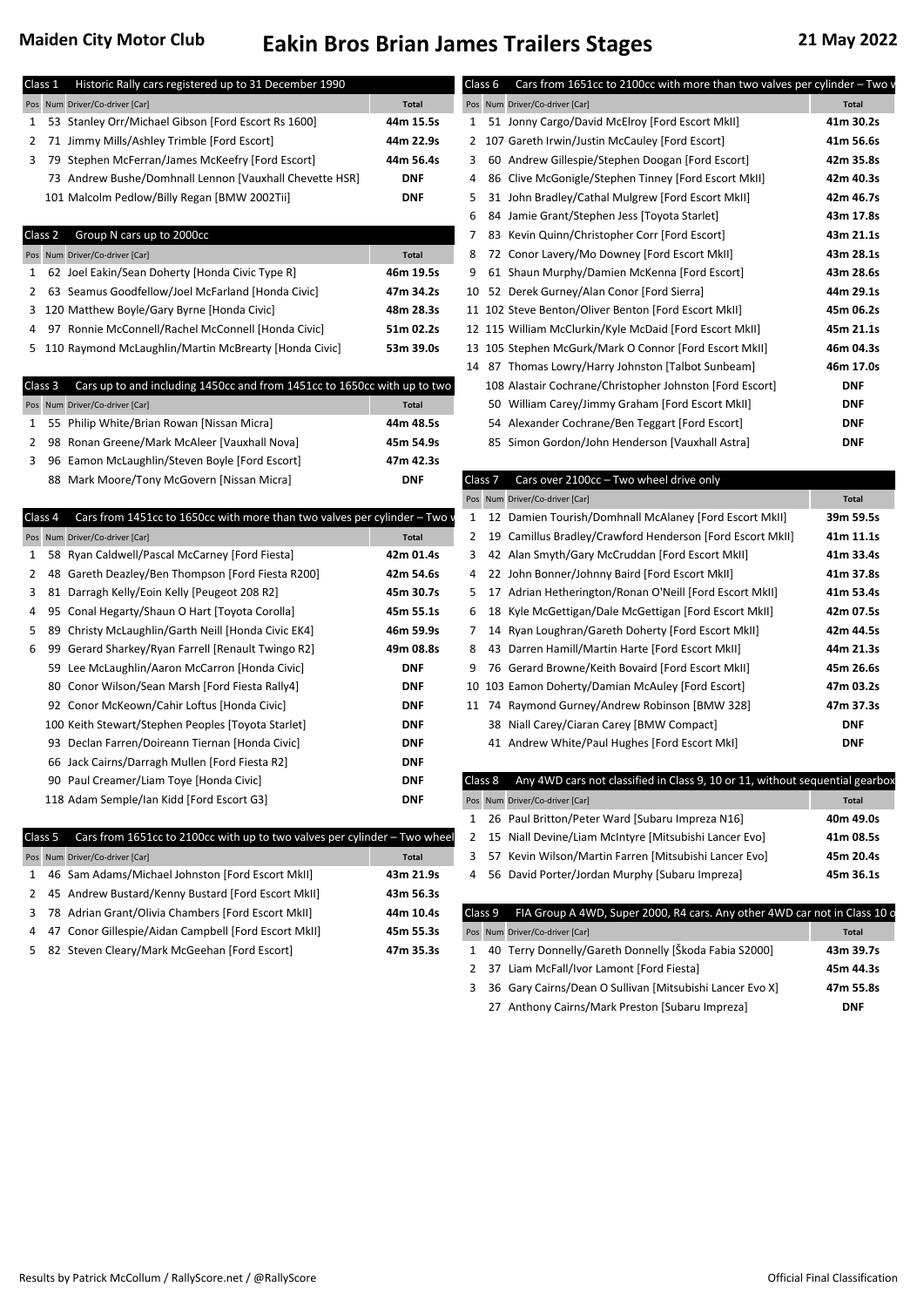|              | Class 10 | FIA WRC and Rally2 (R5) cars                            |              |
|--------------|----------|---------------------------------------------------------|--------------|
|              |          | Pos Num Driver/Co-driver [Car]                          | <b>Total</b> |
| $\mathbf{1}$ | 3        | Cathan McCourt/Liam Moynihan [Škoda Fabia R5]           | 38m 25.7s    |
| 2            |          | 117 Garry Jennings/Rory Kennedy [Ford Fiesta]           | 38m 44.1s    |
| 3            | 8        | Joseph McGonigle/Ciaran Geaney [Ford Fiesta Rally2]     | 39m 46.4s    |
| 4            |          | 106 Alan Carmichael/Arthur Keirans [Hyundai i20 R5]     | 39m 49.1s    |
| 5            |          | 5 Derek McGarrity/Graham Henderson [Volkswagen Polo GTi | 40m 06.4s    |
| 6            |          | 32 Ian Dickson/John McCafferty [Ford Fiesta R5]         | 41m 56.2s    |
| 7            |          | 16 Michael McGarrity/Damian Garvey [Hyundai i20 Rally2] | 42m 14.7s    |
| 8            |          | 44 Aidan Caldwell/Paul Hone [Ford Fiesta R5]            | 42m 50.0s    |
| 9            |          | 104 PJ McDermott/Ray Fitzpatrick [Ford Fiesta WRC]      | 43m 14.0s    |
| 10           |          | 35 Paidi Hamill/Karl Egan [Ford Fiesta R5]              | 43m 37.2s    |
| 11           |          | 23 Johno Doogan/Ciaran Marron [Ford Fiesta R5]          | 46m 15.0s    |
|              |          | 33 Brendan Connor/Alan Redstone [Ford Fiesta R5]        | <b>DNF</b>   |
|              |          | 11 Sean Devine/John McElhinney [Ford Fiesta]            | <b>DNF</b>   |
|              | 4        | Jonathan Greer/Niall Burns [Citroën C3 Rally2]          | <b>DNF</b>   |
|              | 6        | Donagh Kelly/Kevin Flanagan [Volkswagen Polo GTi R5]    | DNF          |
|              |          |                                                         |              |

|   | Class 11 | Open Class including Rally2+ (R5+) cars               |              |
|---|----------|-------------------------------------------------------|--------------|
|   |          | Pos Num Driver/Co-driver [Car]                        | <b>Total</b> |
| 1 | 1        | Desi Henry/Paddy Robinson [Ford Fiesta R5]            | 38m 23.4s    |
| 2 | 7        | Aaron McLaughlin/Darren Curran [Ford Fiesta WRC]      | 40m 47.1s    |
| 3 |          | 20 Michael McCollum/Michael Pearson [Ford Fiesta]     | 43m 04.7s    |
| 4 |          | 29 George Robinson/Tommy Speers [Ford Fiesta R5]      | 44m 15.5s    |
| 5 |          | 30 Chris McGurk/Dion Coyle [Ford Fiesta R5]           | 44m 18.1s    |
| 6 |          | 25 Joe Hegarty/David Turkington [Ford Fiesta R5]      | 45m 21.0s    |
|   | 9        | Jason Mitchell/Paddy McCrudden [Ford Fiesta Rally2]   | <b>DNF</b>   |
|   |          | 119 Declan Boyle/Shane Byrne [Volkswagen Polo GTi R5] | <b>DNF</b>   |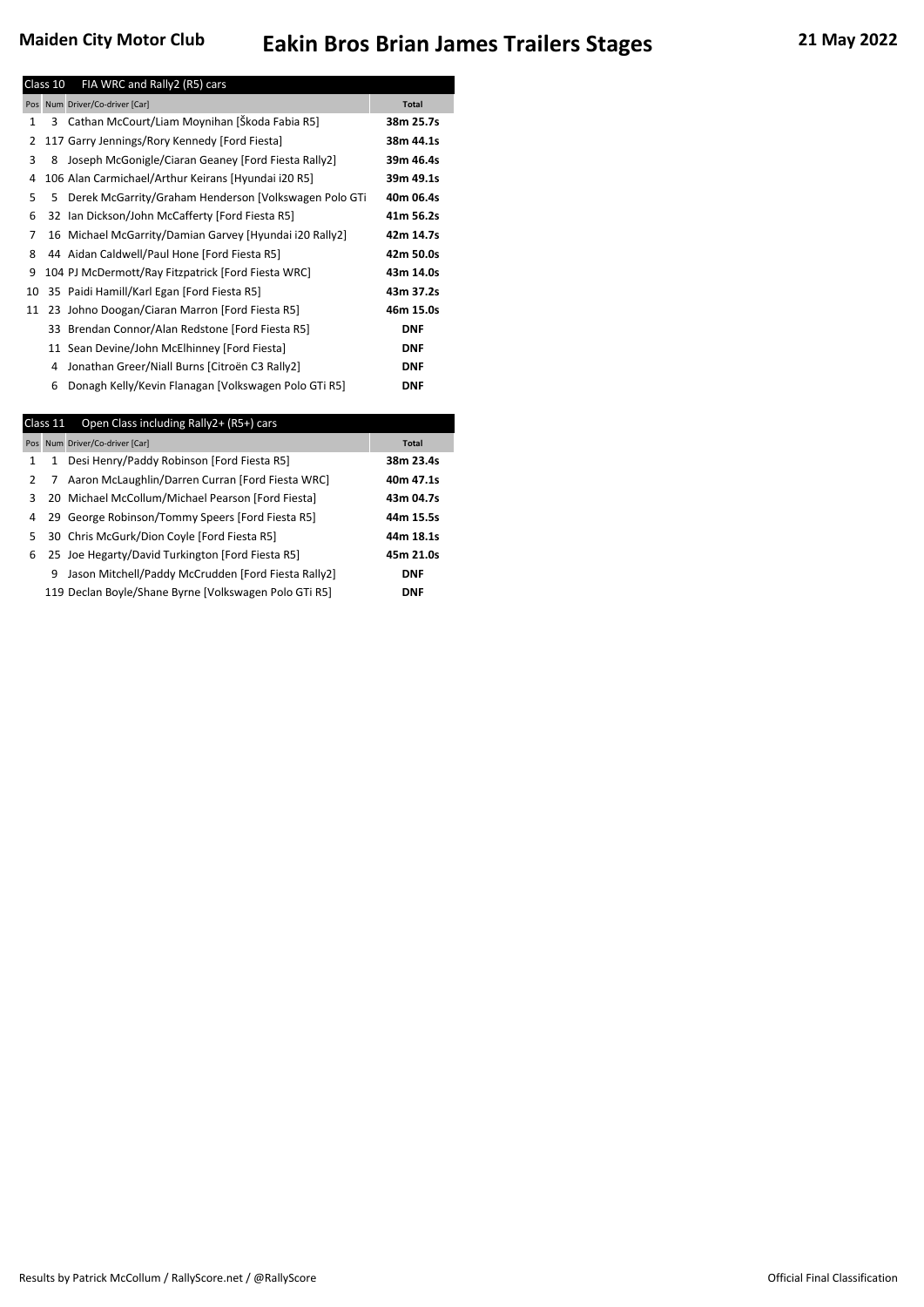|                |          | Pos No. Driver/Co-driver                                                           | Car                             | Cls            | <b>SS1</b><br>Altishane | SS <sub>2</sub><br>Lowertown | SS <sub>3</sub><br>Altishane | <b>SS4</b><br>Lowertown | SS <sub>5</sub><br>Altishane | SS <sub>6</sub><br>Lowertown | Road<br>Penaltie<br>$\mathbf{s}$ | Total              |
|----------------|----------|------------------------------------------------------------------------------------|---------------------------------|----------------|-------------------------|------------------------------|------------------------------|-------------------------|------------------------------|------------------------------|----------------------------------|--------------------|
|                |          | Stage Times in order of Overall Classification                                     |                                 |                |                         |                              |                              |                         |                              |                              |                                  |                    |
| 1              | 1        | Desi Henry/Paddy Robinson                                                          | Ford Fiesta R5                  | 11             | 6:42.2                  | 5:59.5                       | 7:00.1                       | 5:55.2                  | 7:01.2                       | 5:45.2                       |                                  | 38:23.4            |
| $\overline{2}$ | 3        | Cathan McCourt/Liam Moynihan                                                       | Škoda Fabia R5                  | 10             | 6:52.4                  | 5:56.0                       | 6:59.4                       | 5:46.1                  | 7:02.4                       | 5:49.4                       |                                  | 38:25.7            |
| 3              | 117      | Garry Jennings/Rory Kennedy                                                        | Ford Fiesta                     | 10             | 6:56.1                  | 5:55.9                       | 7:09.0                       | 5:50.3                  | 7:01.2                       | 5:51.6                       |                                  | 38:44.1            |
| $\overline{4}$ | 8        | Joseph McGonigle/Ciaran Geaney                                                     | Ford Fiesta Rally2              | 10             | 7:09.5                  | 6:10.8                       | 7:12.2                       | 6:00.7                  | 7:16.7                       | 5:56.5                       |                                  | 39:46.4            |
| 5              |          | 106 Alan Carmichael/Arthur Keirans                                                 | Hyundai i20 R5                  | 10             | 7:10.4                  | 6:09.6                       | 7:15.1                       | 5:58.9                  | 7:19.2                       | 5:55.9                       |                                  | 39:49.1            |
| 6              | 12       | Damien Tourish/Domhnall McAlane Ford Escort MkII                                   |                                 | 7              | 7:01.9                  | 6:22.0                       | 7:07.2                       | 6:03.2                  | 7:23.1                       | 6:02.1                       |                                  | 39:59.5            |
| 7              | 5        | Derek McGarrity/Graham Hendersc Volkswagen Polo GTi R5                             |                                 | 10             | 7:05.9                  | 6:16.6                       | 7:18.6                       | 6:09.7                  | 7:14.1                       | 6:01.5                       |                                  | 40:06.4            |
| 8              | 7        | Aaron McLaughlin/Darren Curran Ford Fiesta WRC                                     |                                 | 11             | 7:22.0                  | 6:23.1                       | 7:25.6                       | 6:01.6                  | 7:35.8                       | 5:59.0                       |                                  | 40:47.1            |
| 9              | 26       | Paul Britton/Peter Ward                                                            | Subaru Impreza N16              | 8              | 7:13.0                  | 6:20.9                       | 7:23.1                       | 6:17.7                  | 7:21.8                       | 6:12.5                       |                                  | 40:49.0            |
| 10             | 15       | Niall Devine/Liam McIntyre                                                         | Mitsubishi Lancer Evo           | 8              | 7:25.5                  | 6:21.6                       | 7:40.5                       | 6:13.8                  | 7:19.4                       | 6:07.7                       |                                  | 41:08.5            |
| 11<br>12       | 19       | Camillus Bradley/Crawford Henders Ford Escort MkII<br>51 Jonny Cargo/David McElroy | Ford Escort MkII                | 7<br>6         | 7:19.8                  | 6:27.4                       | 7:17.5<br>7:25.1             | 6:27.5                  | 7:26.5<br>7:27.9             | 6:12.4<br>6:19.4             |                                  | 41:11.1<br>41:30.2 |
| 13             |          | 42 Alan Smyth/Gary McCruddan                                                       | Ford Escort MkII                | $\overline{7}$ | 7:34.7<br>7:23.1        | 6:25.0<br>6:24.1             | 7:21.5                       | 6:18.1<br>6:19.1        | 7:32.8                       | 6:32.8                       |                                  | 41:33.4            |
| 14             |          | 22 John Bonner/Johnny Baird                                                        | Ford Escort MkII                | $\overline{7}$ | 7:32.7                  | 6:22.4                       | 7:28.8                       | 6:14.6                  | 7:44.3                       | 6:15.0                       |                                  | 41:37.8            |
| 15             |          | 17 Adrian Hetherington/Ronan O'Neill Ford Escort MkII                              |                                 | 7              | 7:34.5                  | 6:27.4                       | 7:31.9                       | 6:14.9                  | 7:51.1                       | 6:13.6                       |                                  | 41:53.4            |
| 16             |          | 32 Ian Dickson/John McCafferty                                                     | Ford Fiesta R5                  | 10             | 7:30.1                  | 6:23.5                       | 7:25.6                       | 6:47.6                  | 7:27.8                       | 6:21.6                       |                                  | 41:56.2            |
| 17             |          | 107 Gareth Irwin/Justin McCauley                                                   | Ford Escort                     | 6              | 7:40.8                  | 6:32.9                       | 7:26.6                       | 6:25.2                  | 7:32.3                       | 6:18.8                       |                                  | 41:56.6            |
| 18             | 58       | Ryan Caldwell/Pascal McCarney                                                      | Ford Fiesta                     | 4              | 7:31.9                  | 6:32.3                       | 7:28.9                       | 6:30.2                  | 7:37.2                       | 6:20.9                       |                                  | 42:01.4            |
| 19             | 18       | Kyle McGettigan/Dale McGettigan                                                    | <b>Ford Escort MkII</b>         | $\overline{7}$ | 7:35.0                  | 6:27.2                       | 7:42.7                       | 6:21.3                  | 7:41.0                       | 6:20.3                       |                                  | 42:07.5            |
| 20             |          | 16 Michael McGarrity/Damian Garvey Hyundai i20 Rally2                              |                                 | 10             | 7:44.4                  | 6:35.0                       | 7:32.1                       | 6:23.8                  | 7:38.0                       | 6:21.4                       |                                  | 42:14.7            |
| 21             | 60       | Andrew Gillespie/Stephen Doogan Ford Escort                                        |                                 | 6              | 7:48.3                  | 6:34.5                       | 7:35.7                       | 6:35.0                  | 7:35.8                       | 6:26.5                       |                                  | 42:35.8            |
| 22             | 86       | Clive McGonigle/Stephen Tinney                                                     | Ford Escort MkII                | 6              | 7:34.1                  | 6:32.8                       | 7:32.4                       | 6:30.2                  | 7:54.7                       | 6:36.1                       |                                  | 42:40.3            |
| 23             | 14       | Ryan Loughran/Gareth Doherty                                                       | Ford Escort MkII                | 7              | 9:59.3                  | 6:10.8                       | 7:05.1                       | 6:02.8                  | 7:20.9                       | 6:05.6                       |                                  | 42:44.5            |
| 24             | 31       | John Bradley/Cathal Mulgrew                                                        | Ford Escort MkII                | 6              | 7:38.9                  | 6:41.4                       | 7:31.9                       | 6:30.7                  | 7:48.2                       | 6:35.6                       |                                  | 42:46.7            |
| 25             | 44       | Aidan Caldwell/Paul Hone                                                           | Ford Fiesta R5                  | 10             | 7:54.6                  | 6:39.3                       | 7:31.8                       | 6:27.6                  | 7:39.1                       | 6:37.6                       |                                  | 42:50.0            |
| 26             | 48       | Gareth Deazley/Ben Thompson                                                        | Ford Fiesta R200                | 4              | 7:50.5                  | 6:38.9                       | 7:36.2                       | 6:29.9                  | 7:47.1                       | 6:32.0                       |                                  | 42:54.6            |
| 27             | 20       | Michael McCollum/Michael Pearsor Ford Fiesta                                       |                                 | 11             | 7:53.6                  | 6:37.4                       | 7:36.5                       | 6:38.9                  | 7:45.9                       | 6:32.4                       |                                  | 43:04.7            |
| 28             |          | 104 PJ McDermott/Ray Fitzpatrick                                                   | Ford Fiesta WRC                 | 10             | 7:33.1                  | 6:37.2                       | 7:42.4                       | 6:30.5                  | 8:04.2                       | 6:46.6                       |                                  | 43:14.0            |
| 29             | 84       | Jamie Grant/Stephen Jess                                                           | Toyota Starlet                  | 6              | 7:56.2                  | 6:49.6                       | 7:35.4                       | 6:35.0                  | 7:45.3                       | 6:36.3                       |                                  | 43:17.8            |
| 30             | 83       | Kevin Quinn/Christopher Corr                                                       | Ford Escort                     | 6              | 7:51.5                  | 6:50.7                       | 7:43.3                       | 6:38.9                  | 7:40.6                       | 6:36.1                       |                                  | 43:21.1            |
| 31             | 46       | Sam Adams/Michael Johnston                                                         | Ford Escort MkII                | 5              | 7:54.3                  | 6:42.5                       | 7:43.8                       | 6:36.6                  | 7:46.0                       | 6:38.7                       |                                  | 43:21.9            |
| 32             | 72<br>61 | Conor Lavery/Mo Downey                                                             | Ford Escort MkII                | 6              | 8:00.3                  | 6:51.5                       | 7:40.4                       | 6:37.7                  | 7:44.4                       | 6:33.8                       |                                  | 43:28.1            |
| 33<br>34       | 35       | Shaun Murphy/Damien McKenna<br>Paidi Hamill/Karl Egan                              | Ford Escort<br>Ford Fiesta R5   | 6<br>10        | 7:47.4<br>8:06.4        | 6:46.9<br>6:45.4             | 7:40.8<br>7:44.6             | 6:36.8<br>6:30.4        | 7:55.4<br>7:42.3             | 6:41.3<br>6:48.1             |                                  | 43:28.6<br>43:37.2 |
| 35             |          | 40 Terry Donnelly/Gareth Donnelly                                                  | Škoda Fabia S2000               | 9              | 8:04.4                  | 6:49.0                       | 7:41.0                       | 6:30.0                  | 7:42.1                       | 6:53.2                       |                                  | 43:39.7            |
| 36             | 45       | Andrew Bustard/Kenny Bustard                                                       | Ford Escort MkII                | 5              | 8:05.3                  | 6:46.5                       | 7:53.0                       | 6:43.1                  | 7:50.3                       | 6:38.1                       |                                  | 43:56.3            |
| 37             | 78       | Adrian Grant/Olivia Chambers                                                       | Ford Escort MkII                | 5              | 8:07.1                  | 6:52.5                       | 7:55.7                       | 6:43.6                  | 7:51.7                       | 6:39.8                       |                                  | 44:10.4            |
| 38             |          | 53 Stanley Orr/Michael Gibson                                                      | Ford Escort Rs 1600             | $\mathbf{1}$   | 8:00.9                  | 6:42.5                       | 7:38.6                       | 6:31.7                  | 8:36.0                       | 6:45.8                       |                                  | 44:15.5            |
| 39             |          | 29 George Robinson/Tommy Speers                                                    | Ford Fiesta R5                  | 11             | 8:08.0                  | 6:57.1                       | 7:57.1                       | 6:42.8                  | 7:52.1                       | 6:38.4                       |                                  | 44:15.5            |
| 40             |          | 30 Chris McGurk/Dion Coyle                                                         | Ford Fiesta R5                  | 11             | 7:46.6                  | 6:43.3                       | 9:05.5                       | 6:28.7                  | 7:41.3                       | 6:32.7                       |                                  | 44:18.1            |
| 41             | 43       | Darren Hamill/Martin Harte                                                         | Ford Escort MkII                | 7              | 7:59.7                  | 6:46.5                       | 7:54.9                       | 6:40.7                  | 7:57.6                       | 7:01.9                       |                                  | 44:21.3            |
| 42             | 71       | Jimmy Mills/Ashley Trimble                                                         | Ford Escort                     | 1              | 7:55.1                  | 6:47.4                       | 7:46.5                       | 6:56.4                  | 7:58.9                       | 6:58.6                       |                                  | 44:22.9            |
| 43             |          | 52 Derek Gurney/Alan Conor                                                         | Ford Sierra                     | 6              | 8:11.7                  | 7:02.2                       | 7:54.4                       | 6:37.7                  | 8:01.9                       | 6:31.2                       | 0:10.0                           | 44:29.1            |
| 44             | 55       | Philip White/Brian Rowan                                                           | Nissan Micra                    | 3              | 8:05.8                  | 7:20.0                       | 8:01.5                       | 6:48.0                  | 7:56.2                       | 6:37.0                       |                                  | 44:48.5            |
| 45             | 79       | Stephen McFerran/James McKeefry Ford Escort                                        |                                 | 1              | 8:08.6                  | 6:58.3                       | 8:00.9                       | 6:51.0                  | 8:03.5                       | 6:54.1                       |                                  | 44:56.4            |
| 46             |          | 102 Steve Benton/Oliver Benton                                                     | Ford Escort MkII                | 6              | 8:16.0                  | 7:00.7                       | 7:59.0                       | 6:46.3                  | 8:09.6                       | 6:54.6                       |                                  | 45:06.2            |
| 47             | 57       | Kevin Wilson/Martin Farren                                                         | Mitsubishi Lancer Evo           | 8              | 8:14.6                  | 7:00.3                       | 8:23.7                       | 6:51.3                  | 8:02.9                       | 6:47.6                       |                                  | 45:20.4            |
| 48             | 25       | Joe Hegarty/David Turkington                                                       | Ford Fiesta R5                  | 11             | 7:15.8                  | 6:14.3                       | 7:15.7                       | 10:42.5                 | 7:39.8                       | 6:12.9                       |                                  | 45:21.0            |
| 49             |          | 115 William McClurkin/Kyle McDaid                                                  | Ford Escort MkII                | 6              | 8:21.9                  | 7:05.4                       | 8:04.2                       | 6:54.3                  | 8:06.4                       | 6:48.9                       |                                  | 45:21.1            |
| 50             | 76       | Gerard Browne/Keith Bovaird                                                        | Ford Escort MkII                | 7              | 8:19.6                  | 7:00.9                       | 8:07.8                       | 7:00.3                  | 8:05.3                       | 6:52.7                       |                                  | 45:26.6            |
| 51             | 81       | Darragh Kelly/Eoin Kelly                                                           | Peugeot 208 R2                  | 4              | 8:16.8                  | 7:13.6                       | 8:12.2                       | 6:58.5                  | 8:00.5                       | 6:49.1                       |                                  | 45:30.7            |
| 52             | 56       | David Porter/Jordan Murphy                                                         | Subaru Impreza                  | 8              | 8:25.1                  | 6:57.0                       | 8:02.1                       | 6:58.9                  | 8:08.5                       | 7:04.5                       |                                  | 45:36.1            |
| 53             | 37       | Liam McFall/Ivor Lamont                                                            | Ford Fiesta                     | 9              | 8:05.7                  | 7:01.9                       | 8:02.4                       | 6:57.9                  | 8:14.1                       | 7:22.3                       |                                  | 45:44.3            |
| 54             | 98       | Ronan Greene/Mark McAleer<br>Conal Hegarty/Shaun O Hart                            | Vauxhall Nova<br>Toyota Corolla | 3<br>4         | 8:18.6<br>8:16.0        | 7:09.0<br>7:35.3             | 8:09.2<br>8:07.8             | 7:08.4                  | 8:07.5<br>8:00.5             | 7:02.2<br>6:44.8             | 0:10.0                           | 45:54.9<br>45:55.1 |
| 55<br>56       | 95<br>47 | Conor Gillespie/Aidan Campbell                                                     | Ford Escort MkII                | 5              | 8:21.0                  | 7:11.7                       | 8:05.0                       | 7:00.7<br>7:02.0        | 8:13.7                       | 7:01.9                       |                                  | 45:55.3            |
| 57             |          | 105 Stephen McGurk/Mark O Connor                                                   | Ford Escort MkII                | 6              | 8:17.2                  | 7:01.4                       | 8:14.3                       | 6:59.0                  | 8:20.1                       | 7:12.3                       |                                  | 46:04.3            |
| 58             | 23       | Johno Doogan/Ciaran Marron                                                         | Ford Fiesta R5                  | 10             | 7:19.8                  | 6:13.4                       | 12:00.0                      | 6:21.9                  | 7:37.2                       | 6:12.7                       | 0:30.0                           | 46:15.0            |
| 59             | 87       | Thomas Lowry/Harry Johnston                                                        | <b>Talbot Sunbeam</b>           | 6              | 8:33.4                  | 7:09.1                       | 8:19.1                       | 7:02.8                  | 8:20.7                       | 6:51.9                       |                                  | 46:17.0            |
| 60             | 62       | Joel Eakin/Sean Doherty                                                            | Honda Civic Type R              | 2              | 8:23.2                  | 7:03.8                       | 8:03.0                       | 6:56.1                  | 8:26.0                       | 7:27.4                       |                                  | 46:19.5            |
| 61             | 89       | Christy McLaughlin/Garth Neill                                                     | Honda Civic EK4                 | 4              | 8:44.5                  | 7:19.7                       | 8:22.8                       | 7:05.9                  | 8:27.0                       | 7:00.0                       |                                  | 46:59.9            |
| 62             |          | 103 Eamon Doherty/Damian McAuley                                                   | Ford Escort                     | 7              | 8:15.9                  | 7:13.2                       | 8:26.3                       | 7:14.1                  | 8:37.0                       | 7:16.7                       |                                  | 47:03.2            |
| 63             | 63       | Seamus Goodfellow/Joel McFarlanc Honda Civic                                       |                                 | $\overline{2}$ | 8:17.9                  | 7:16.2                       | 8:29.7                       | 7:17.0                  | 8:16.2                       | 7:57.2                       |                                  | 47:34.2            |
| 64             | 82       | Steven Cleary/Mark McGeehan                                                        | Ford Escort                     | 5              | 8:36.5                  | 7:17.4                       | 8:25.1                       | 7:21.2                  | 8:33.0                       | 7:22.1                       |                                  | 47:35.3            |
| 65             | 74       | Raymond Gurney/Andrew Robinsor BMW 328                                             |                                 | $\overline{7}$ | 8:32.5                  | 7:25.4                       | 8:31.3                       | 7:17.3                  | 8:37.6                       | 7:13.2                       |                                  | 47:37.3            |
| 66             | 96       | Eamon McLaughlin/Steven Boyle                                                      | Ford Escort                     | 3              | 8:55.7                  | 7:27.0                       | 8:31.9                       | 7:18.6                  | 8:21.4                       | 7:07.7                       |                                  | 47:42.3            |
| 67             |          | 36 Gary Cairns/Dean O Sullivan                                                     | Mitsubishi Lancer Evo X         | 9              | 7:38.3                  | 6:29.9                       | 7:44.3                       | 6:37.0                  | 7:46.3                       | 11:00.0                      | 0:40.0                           | 47:55.8            |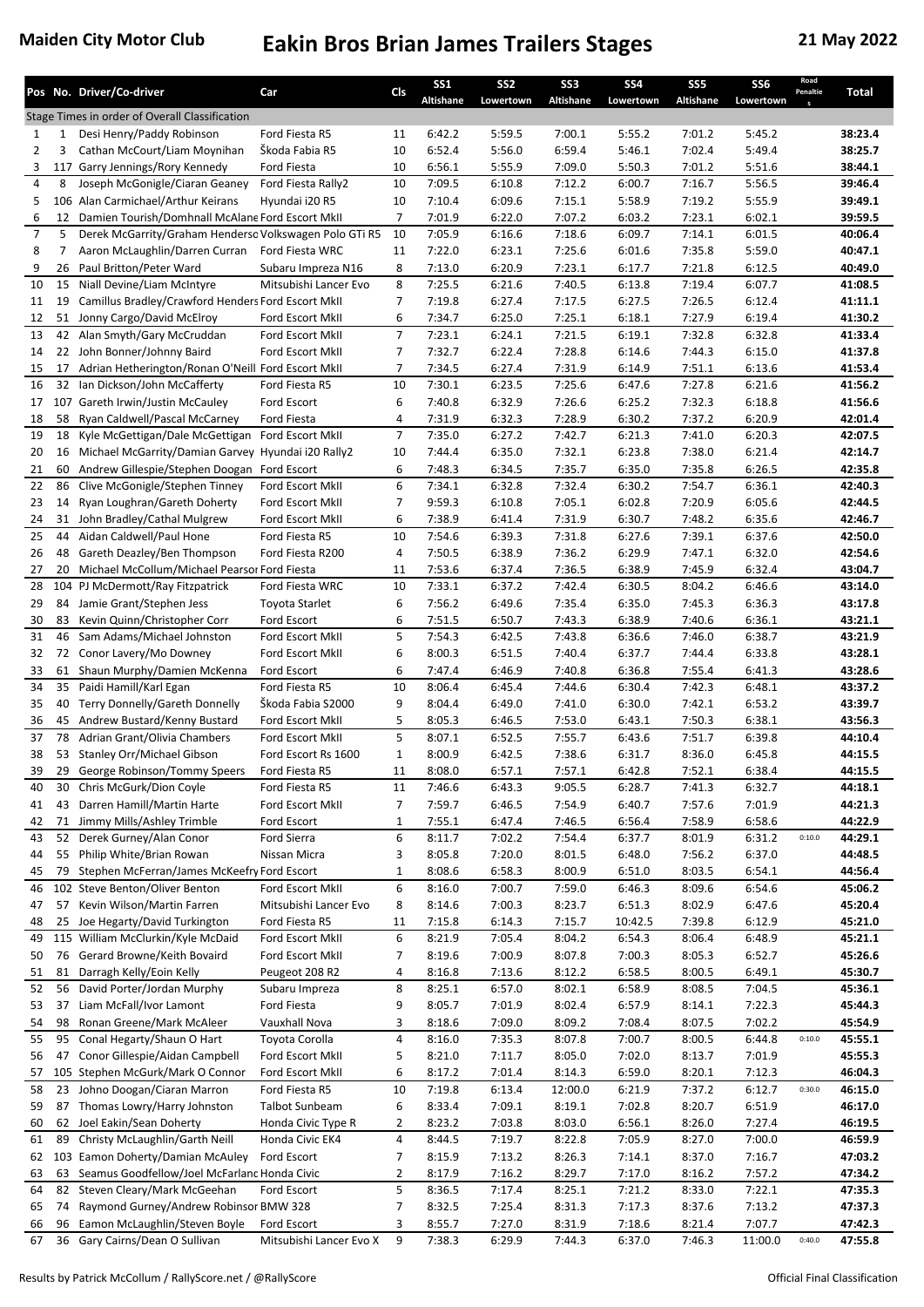|    |     | Pos No. Driver/Co-driver                                   | Car                    | <b>CIs</b>     | <b>SS1</b><br><b>Altishane</b> | SS <sub>2</sub><br>Lowertown | SS <sub>3</sub><br>Altishane | <b>SS4</b><br>Lowertown | SS <sub>5</sub><br><b>Altishane</b> | SS <sub>6</sub><br>Lowertown | Road<br>Penaltie<br>$\mathbf{c}$ | <b>Total</b> |
|----|-----|------------------------------------------------------------|------------------------|----------------|--------------------------------|------------------------------|------------------------------|-------------------------|-------------------------------------|------------------------------|----------------------------------|--------------|
|    |     | Stage Times in order of Overall Classification (continued) |                        |                |                                |                              |                              |                         |                                     |                              |                                  |              |
| 68 |     | 120 Matthew Boyle/Gary Byrne                               | Honda Civic            | 2              | 8:50.7                         | 7:31.9                       | 8:36.3                       | 7:30.1                  | 8:35.4                              | 7:23.9                       |                                  | 48:28.3      |
| 69 | 99  | Gerard Sharkey/Ryan Farrell                                | Renault Twingo R2      | 4              | 9:00.8                         | 7:30.5                       | 8:45.1                       | 7:49.0                  | 8:47.4                              | 7:16.0                       |                                  | 49:08.8      |
| 70 | 97  | Ronnie McConnell/Rachel McConne Honda Civic                |                        | 2              | 9:24.6                         | 7:44.4                       | 8:58.1                       | 7:46.4                  | 9:16.1                              | 7:52.6                       |                                  | 51:02.2      |
| 71 | 110 | Raymond McLaughlin/Martin McBr Honda Civic                 |                        | $\overline{2}$ | 8:53.7                         | 7:34.3                       | 8:29.3                       | 11:00.0                 | 8:43.0                              | 7:28.7                       | 1:30.0                           | 53:39.0      |
|    | 38  | Niall Carey/Ciaran Carey                                   | <b>BMW Compact</b>     | 7              | 8:00.7                         | 6:56.9                       | 7:51.3                       | 6:43.4                  | 7:52.2                              |                              |                                  | <b>DNF</b>   |
|    |     | 41 Andrew White/Paul Hughes                                | Ford Escort MkI        | $\overline{7}$ | 8:02.9                         | 6:52.9                       | 7:51.6                       | 6:45.5                  | 7:52.3                              |                              |                                  | <b>DNF</b>   |
|    | 88  | Mark Moore/Tony McGovern                                   | Nissan Micra           | 3              | 10:25.4                        | 7:37.5                       | 8:37.8                       | 7:25.0                  | 8:38.5                              |                              |                                  | <b>DNF</b>   |
|    | 27  | Anthony Cairns/Mark Preston                                | Subaru Impreza         | 9              | 7:45.6                         | 6:21.9                       | 7:26.8                       | 6:17.4                  |                                     |                              |                                  | <b>DNF</b>   |
|    |     | 108 Alastair Cochrane/Christopher John Ford Escort         |                        | 6              | 7:31.3                         | 6:37.7                       | 7:43.3                       | 6:35.1                  |                                     |                              |                                  | <b>DNF</b>   |
|    | 59  | Lee McLaughlin/Aaron McCarron                              | Honda Civic            | 4              | 7:53.5                         | 6:36.5                       | 7:42.0                       | 6:40.5                  |                                     |                              |                                  | <b>DNF</b>   |
|    | 80  | Conor Wilson/Sean Marsh                                    | Ford Fiesta Rally4     | 4              | 7:56.8                         | 6:43.3                       | 7:39.9                       | 6:33.4                  |                                     |                              |                                  | <b>DNF</b>   |
|    | 33  | Brendan Connor/Alan Redstone                               | Ford Fiesta R5         | 10             | 8:06.6                         | 6:46.4                       | 7:43.1                       | 6:45.0                  |                                     |                              |                                  | <b>DNF</b>   |
|    | 92  | Conor McKeown/Cahir Loftus                                 | Honda Civic            | 4              | 8:35.4                         | 7:15.3                       | 8:24.1                       | 7:10.2                  |                                     |                              |                                  | <b>DNF</b>   |
|    | 11  | Sean Devine/John McElhinney                                | <b>Ford Fiesta</b>     | 10             | 12:00.0                        | 6:23.4                       | 7:09.8                       | 6:13.1                  |                                     |                              |                                  | <b>DNF</b>   |
|    | 100 | Keith Stewart/Stephen Peoples                              | <b>Toyota Starlet</b>  | 4              | 9:47.2                         | 8:30.4                       | 9:07.2                       | 7:54.1                  |                                     |                              |                                  | <b>DNF</b>   |
|    | 73  | Andrew Bushe/Domhnall Lennon                               | Vauxhall Chevette HSR  | $\mathbf{1}$   | 7:54.7                         | 6:48.5                       | 8:00.7                       |                         |                                     |                              |                                  | <b>DNF</b>   |
|    | 4   | Jonathan Greer/Niall Burns                                 | Citroën C3 Rally2      | 10             | 6:51.2                         | 5:53.6                       |                              |                         |                                     |                              |                                  | <b>DNF</b>   |
|    | 9   | Jason Mitchell/Paddy McCrudden                             | Ford Fiesta Rally2     | 11             | 7:01.9                         | 5:57.1                       |                              |                         |                                     |                              |                                  | <b>DNF</b>   |
|    | 6   | Donagh Kelly/Kevin Flanagan                                | Volkswagen Polo GTi R5 | 10             | 7:07.0                         | 6:03.2                       |                              |                         |                                     |                              |                                  | <b>DNF</b>   |
|    | 101 | Malcolm Pedlow/Billy Regan                                 | <b>BMW 2002Tii</b>     | 1              | 9:53.2                         | 8:40.8                       |                              |                         |                                     |                              |                                  | <b>DNF</b>   |
|    | 50  | William Carey/Jimmy Graham                                 | Ford Escort MkII       | 6              | 7:25.3                         |                              |                              |                         |                                     |                              |                                  | <b>DNF</b>   |
|    | 54  | Alexander Cochrane/Ben Teggart                             | Ford Escort            | 6              | 7:27.1                         |                              |                              |                         |                                     |                              |                                  | <b>DNF</b>   |
|    | 119 | Declan Boyle/Shane Byrne                                   | Volkswagen Polo GTi R5 | 11             | 8:18.7                         |                              |                              |                         |                                     |                              |                                  | <b>DNF</b>   |
|    | 85  | Simon Gordon/John Henderson                                | Vauxhall Astra         | 6              | 8:23.5                         |                              |                              |                         |                                     |                              |                                  | <b>DNF</b>   |
|    | 93  | Declan Farren/Doireann Tiernan                             | Honda Civic            | 4              | 12:00.0                        |                              |                              |                         |                                     |                              |                                  | <b>DNF</b>   |
|    | 66  | Jack Cairns/Darragh Mullen                                 | Ford Fiesta R2         | 4              |                                |                              |                              |                         |                                     |                              |                                  | <b>DNF</b>   |
|    | 90  | Paul Creamer/Liam Toye                                     | Honda Civic            | 4              |                                |                              |                              |                         |                                     |                              |                                  | <b>DNF</b>   |
|    |     | 118 Adam Semple/Ian Kidd                                   | Ford Escort G3         | 4              |                                |                              |                              |                         |                                     |                              |                                  | <b>DNF</b>   |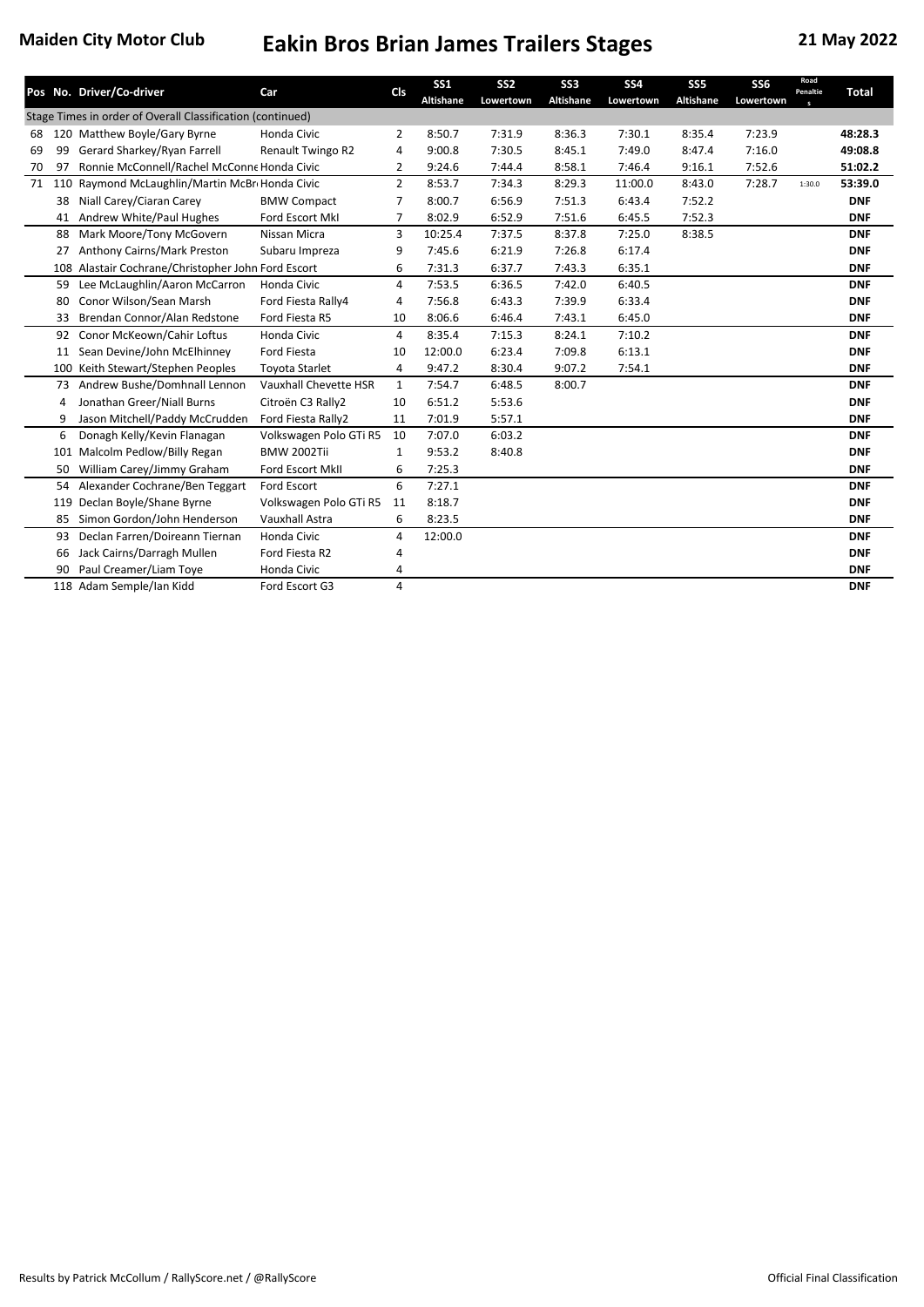|                |                                                                                                                     | Pos No. Driver/Co-driver                                                                                              | Car                                       | <b>CIs</b>     | SS <sub>1</sub><br><b>Altishane</b> | SS <sub>2</sub><br>Lowertown | SS <sub>3</sub><br>Altishane | <b>SS4</b><br>Lowertown | SS <sub>5</sub><br><b>Altishane</b> | SS <sub>6</sub><br>Lowertown | Road<br>Penaltie | Total                    |
|----------------|---------------------------------------------------------------------------------------------------------------------|-----------------------------------------------------------------------------------------------------------------------|-------------------------------------------|----------------|-------------------------------------|------------------------------|------------------------------|-------------------------|-------------------------------------|------------------------------|------------------|--------------------------|
| Class 1        |                                                                                                                     | Historic Rally cars registered up to 31 December 1990                                                                 |                                           |                |                                     |                              |                              |                         |                                     |                              |                  |                          |
| $\mathbf{1}$   | 53                                                                                                                  | Stanley Orr/Michael Gibson                                                                                            | Ford Escort Rs 1600                       | 1              | 8:00.9                              | 6:42.5                       | 7:38.6                       | 6:31.7                  | 8:36.0                              | 6:45.8                       |                  | 44:15.5                  |
| $\overline{2}$ |                                                                                                                     | 71 Jimmy Mills/Ashley Trimble                                                                                         | Ford Escort                               | $\mathbf{1}$   | 7:55.1                              | 6:47.4                       | 7:46.5                       | 6:56.4                  | 7:58.9                              | 6:58.6                       |                  | 44:22.9                  |
| 3              | 79                                                                                                                  | Stephen McFerran/James McKeefry Ford Escort                                                                           |                                           | $\mathbf{1}$   | 8:08.6                              | 6:58.3                       | 8:00.9                       | 6:51.0                  | 8:03.5                              | 6:54.1                       |                  | 44:56.4                  |
|                |                                                                                                                     | 73 Andrew Bushe/Domhnall Lennon                                                                                       | Vauxhall Chevette HSR                     | $\mathbf 1$    | 7:54.7                              | 6:48.5                       | 8:00.7                       |                         |                                     |                              |                  | <b>DNF</b>               |
|                |                                                                                                                     | 101 Malcolm Pedlow/Billy Regan                                                                                        | BMW 2002Tii                               | $\mathbf{1}$   | 9:53.2                              | 8:40.8                       |                              |                         |                                     |                              |                  | <b>DNF</b>               |
| Class 2        |                                                                                                                     | Group N cars up to 2000cc                                                                                             |                                           |                |                                     |                              |                              |                         |                                     |                              |                  |                          |
| $\mathbf{1}$   | 62                                                                                                                  | Joel Eakin/Sean Doherty                                                                                               | Honda Civic Type R                        | $\overline{2}$ | 8:23.2                              | 7:03.8                       | 8:03.0                       | 6:56.1                  | 8:26.0                              | 7:27.4                       |                  | 46:19.5                  |
| $\overline{2}$ |                                                                                                                     | 63 Seamus Goodfellow/Joel McFarlanc Honda Civic                                                                       |                                           | $\overline{2}$ | 8:17.9                              | 7:16.2                       | 8:29.7                       | 7:17.0                  | 8:16.2                              | 7:57.2                       |                  | 47:34.2                  |
| 3              |                                                                                                                     | 120 Matthew Boyle/Gary Byrne                                                                                          | Honda Civic                               | $\overline{2}$ | 8:50.7                              | 7:31.9                       | 8:36.3                       | 7:30.1                  | 8:35.4                              | 7:23.9                       |                  | 48:28.3                  |
| 4              | 97                                                                                                                  | Ronnie McConnell/Rachel McConne Honda Civic                                                                           |                                           | $\mathbf{2}$   | 9:24.6                              | 7:44.4                       | 8:58.1                       | 7:46.4                  | 9:16.1                              | 7:52.6                       |                  | 51:02.2                  |
| 5              |                                                                                                                     | 110 Raymond McLaughlin/Martin McBr Honda Civic                                                                        |                                           | $\overline{2}$ | 8:53.7                              | 7:34.3                       | 8:29.3                       | 11:00.0                 | 8:43.0                              | 7:28.7                       | 1:30.0           | 53:39.0                  |
| Class 3        | Cars up to and including 1450cc and from 1451cc to 1650cc with up to two valves per cylinder - Two wheel drive only |                                                                                                                       |                                           |                |                                     |                              |                              |                         |                                     |                              |                  |                          |
| $\mathbf{1}$   | 55                                                                                                                  | Philip White/Brian Rowan                                                                                              | Nissan Micra                              | 3              | 8:05.8                              | 7:20.0                       | 8:01.5                       | 6:48.0                  | 7:56.2                              | 6:37.0                       |                  | 44:48.5                  |
| $\overline{2}$ | 98                                                                                                                  | Ronan Greene/Mark McAleer                                                                                             | Vauxhall Nova                             | 3              | 8:18.6                              | 7:09.0                       | 8:09.2                       | 7:08.4                  | 8:07.5                              | 7:02.2                       |                  | 45:54.9                  |
| 3              | 96                                                                                                                  | Eamon McLaughlin/Steven Boyle                                                                                         | Ford Escort                               | 3              | 8:55.7                              | 7:27.0                       | 8:31.9                       | 7:18.6                  | 8:21.4                              | 7:07.7                       |                  | 47:42.3                  |
|                | 88                                                                                                                  | Mark Moore/Tony McGovern                                                                                              | Nissan Micra                              | 3              | 10:25.4                             | 7:37.5                       | 8:37.8                       | 7:25.0                  | 8:38.5                              |                              |                  | <b>DNF</b>               |
| Class 4        |                                                                                                                     | Cars from 1451cc to 1650cc with more than two valves per cylinder - Two wheel drive only - Including Rally4 (R2) cars |                                           |                |                                     |                              |                              |                         |                                     |                              |                  |                          |
| $\mathbf{1}$   | 58                                                                                                                  | Ryan Caldwell/Pascal McCarney                                                                                         | Ford Fiesta                               | 4              | 7:31.9                              | 6:32.3                       | 7:28.9                       | 6:30.2                  | 7:37.2                              | 6:20.9                       |                  | 42:01.4                  |
| $\overline{2}$ | 48                                                                                                                  | Gareth Deazley/Ben Thompson                                                                                           | Ford Fiesta R200                          | 4              | 7:50.5                              | 6:38.9                       | 7:36.2                       | 6:29.9                  | 7:47.1                              | 6:32.0                       |                  | 42:54.6                  |
| 3              | 81                                                                                                                  | Darragh Kelly/Eoin Kelly                                                                                              | Peugeot 208 R2                            | 4              | 8:16.8                              | 7:13.6                       | 8:12.2                       | 6:58.5                  | 8:00.5                              | 6:49.1                       |                  | 45:30.7                  |
| 4              | 95                                                                                                                  | Conal Hegarty/Shaun O Hart                                                                                            | Toyota Corolla                            | 4              | 8:16.0                              | 7:35.3                       | 8:07.8                       | 7:00.7                  | 8:00.5                              | 6:44.8                       | 0:10.0           | 45:55.1                  |
| 5              | 89                                                                                                                  | Christy McLaughlin/Garth Neill                                                                                        | Honda Civic EK4                           | 4              | 8:44.5                              | 7:19.7                       | 8:22.8                       | 7:05.9                  | 8:27.0                              | 7:00.0                       |                  | 46:59.9                  |
| 6              | 99                                                                                                                  | Gerard Sharkey/Ryan Farrell                                                                                           | Renault Twingo R2                         | 4              | 9:00.8                              | 7:30.5                       | 8:45.1                       | 7:49.0                  | 8:47.4                              | 7:16.0                       |                  | 49:08.8                  |
|                | 59                                                                                                                  | Lee McLaughlin/Aaron McCarron                                                                                         | Honda Civic                               | 4              | 7:53.5                              | 6:36.5                       | 7:42.0                       | 6:40.5                  |                                     |                              |                  | <b>DNF</b>               |
|                | 80<br>92                                                                                                            | Conor Wilson/Sean Marsh<br>Conor McKeown/Cahir Loftus                                                                 | Ford Fiesta Rally4<br>Honda Civic         | 4<br>4         | 7:56.8<br>8:35.4                    | 6:43.3<br>7:15.3             | 7:39.9<br>8:24.1             | 6:33.4<br>7:10.2        |                                     |                              |                  | <b>DNF</b><br><b>DNF</b> |
|                |                                                                                                                     | 100 Keith Stewart/Stephen Peoples                                                                                     | <b>Toyota Starlet</b>                     | 4              | 9:47.2                              | 8:30.4                       | 9:07.2                       | 7:54.1                  |                                     |                              |                  | <b>DNF</b>               |
|                | 93                                                                                                                  | Declan Farren/Doireann Tiernan                                                                                        | Honda Civic                               | 4              | 12:00.0                             |                              |                              |                         |                                     |                              |                  | <b>DNF</b>               |
|                | 66                                                                                                                  | Jack Cairns/Darragh Mullen                                                                                            | Ford Fiesta R2                            | 4              |                                     |                              |                              |                         |                                     |                              |                  | <b>DNF</b>               |
|                | 90                                                                                                                  | Paul Creamer/Liam Toye                                                                                                | Honda Civic                               | 4              |                                     |                              |                              |                         |                                     |                              |                  | <b>DNF</b>               |
|                |                                                                                                                     | 118 Adam Semple/Ian Kidd                                                                                              | Ford Escort G3                            | 4              |                                     |                              |                              |                         |                                     |                              |                  | <b>DNF</b>               |
| Class 5        |                                                                                                                     | Cars from 1651cc to 2100cc with up to two valves per cylinder - Two wheel drive only                                  |                                           |                |                                     |                              |                              |                         |                                     |                              |                  |                          |
| $\mathbf{1}$   | 46                                                                                                                  | Sam Adams/Michael Johnston                                                                                            | Ford Escort MkII                          | 5              | 7:54.3                              | 6:42.5                       | 7:43.8                       | 6:36.6                  | 7:46.0                              | 6:38.7                       |                  | 43:21.9                  |
| $\overline{2}$ |                                                                                                                     | 45 Andrew Bustard/Kenny Bustard                                                                                       | <b>Ford Escort MkII</b>                   | 5              | 8:05.3                              | 6:46.5                       | 7:53.0                       | 6:43.1                  | 7:50.3                              | 6:38.1                       |                  | 43:56.3                  |
| 3              |                                                                                                                     | 78 Adrian Grant/Olivia Chambers                                                                                       | Ford Escort MkII                          | 5              | 8:07.1                              | 6:52.5                       | 7:55.7                       | 6:43.6                  | 7:51.7                              | 6:39.8                       |                  | 44:10.4                  |
| 4              |                                                                                                                     | 47 Conor Gillespie/Aidan Campbell                                                                                     | Ford Escort MkII                          | 5              | 8:21.0                              | 7:11.7                       | 8:05.0                       | 7:02.0                  | 8:13.7                              | 7:01.9                       |                  | 45:55.3                  |
| 5              |                                                                                                                     | 82 Steven Cleary/Mark McGeehan                                                                                        | Ford Escort                               | 5              | 8:36.5                              | 7:17.4                       | 8:25.1                       | 7:21.2                  | 8:33.0                              | 7:22.1                       |                  | 47:35.3                  |
| Class 6        |                                                                                                                     | Cars from 1651cc to 2100cc with more than two valves per cylinder - Two wheel drive only - Including Rally3 (R3) cars |                                           |                |                                     |                              |                              |                         |                                     |                              |                  |                          |
| $\mathbf{1}$   |                                                                                                                     | 51 Jonny Cargo/David McElroy                                                                                          | Ford Escort MkII                          | 6              | 7:34.7                              | 6:25.0                       | 7:25.1                       | 6:18.1                  | 7:27.9                              | 6:19.4                       |                  | 41:30.2                  |
| $\overline{2}$ |                                                                                                                     | 107 Gareth Irwin/Justin McCauley                                                                                      | Ford Escort                               | 6              | 7:40.8                              | 6:32.9                       | 7:26.6                       | 6:25.2                  | 7:32.3                              | 6:18.8                       |                  | 41:56.6                  |
| 3              | 60                                                                                                                  | Andrew Gillespie/Stephen Doogan                                                                                       | Ford Escort                               | 6              | 7:48.3                              | 6:34.5                       | 7:35.7                       | 6:35.0                  | 7:35.8                              | 6:26.5                       |                  | 42:35.8                  |
| 4              | 86                                                                                                                  | Clive McGonigle/Stephen Tinney                                                                                        | Ford Escort MkII                          | 6              | 7:34.1                              | 6:32.8                       | 7:32.4                       | 6:30.2                  | 7:54.7                              | 6:36.1                       |                  | 42:40.3                  |
| 5              | 31                                                                                                                  | John Bradley/Cathal Mulgrew                                                                                           | Ford Escort MkII                          | 6              | 7:38.9                              | 6:41.4                       | 7:31.9                       | 6:30.7                  | 7:48.2                              | 6:35.6                       |                  | 42:46.7                  |
| 6              | 84                                                                                                                  | Jamie Grant/Stephen Jess                                                                                              | <b>Toyota Starlet</b>                     | 6              | 7:56.2                              | 6:49.6                       | 7:35.4                       | 6:35.0                  | 7:45.3                              | 6:36.3                       |                  | 43:17.8                  |
| 7              | 83                                                                                                                  | Kevin Quinn/Christopher Corr                                                                                          | Ford Escort                               | 6              | 7:51.5                              | 6:50.7                       | 7:43.3                       | 6:38.9                  | 7:40.6                              | 6:36.1                       |                  | 43:21.1                  |
| 8              |                                                                                                                     | 72 Conor Lavery/Mo Downey                                                                                             | Ford Escort MkII                          | 6              | 8:00.3                              | 6:51.5                       | 7:40.4                       | 6:37.7                  | 7:44.4                              | 6:33.8                       |                  | 43:28.1                  |
| 9              | 61                                                                                                                  | Shaun Murphy/Damien McKenna                                                                                           | Ford Escort                               | 6              | 7:47.4                              | 6:46.9                       | 7:40.8                       | 6:36.8                  | 7:55.4                              | 6:41.3                       |                  | 43:28.6                  |
| 10             | 52                                                                                                                  | Derek Gurney/Alan Conor                                                                                               | Ford Sierra                               | 6              | 8:11.7                              | 7:02.2                       | 7:54.4                       | 6:37.7                  | 8:01.9                              | 6:31.2                       | 0:10.0           | 44:29.1                  |
| 11             |                                                                                                                     | 102 Steve Benton/Oliver Benton                                                                                        | Ford Escort MkII                          | 6              | 8:16.0                              | 7:00.7                       | 7:59.0                       | 6:46.3                  | 8:09.6                              | 6:54.6                       |                  | 45:06.2                  |
| 12             |                                                                                                                     | 115 William McClurkin/Kyle McDaid<br>105 Stephen McGurk/Mark O Connor                                                 | Ford Escort MkII                          | 6              | 8:21.9<br>8:17.2                    | 7:05.4<br>7:01.4             | 8:04.2<br>8:14.3             | 6:54.3<br>6:59.0        | 8:06.4<br>8:20.1                    | 6:48.9<br>7:12.3             |                  | 45:21.1<br>46:04.3       |
| 13<br>14       | 87                                                                                                                  | Thomas Lowry/Harry Johnston                                                                                           | Ford Escort MkII<br><b>Talbot Sunbeam</b> | 6<br>6         | 8:33.4                              | 7:09.1                       | 8:19.1                       | 7:02.8                  | 8:20.7                              | 6:51.9                       |                  | 46:17.0                  |
|                |                                                                                                                     | 108 Alastair Cochrane/Christopher John Ford Escort                                                                    |                                           | 6              | 7:31.3                              | 6:37.7                       | 7:43.3                       | 6:35.1                  |                                     |                              |                  | <b>DNF</b>               |
|                | 50                                                                                                                  | William Carey/Jimmy Graham                                                                                            | Ford Escort MkII                          | 6              | 7:25.3                              |                              |                              |                         |                                     |                              |                  | <b>DNF</b>               |
|                | 54                                                                                                                  | Alexander Cochrane/Ben Teggart                                                                                        | Ford Escort                               | 6              | 7:27.1                              |                              |                              |                         |                                     |                              |                  | <b>DNF</b>               |
|                | 85                                                                                                                  | Simon Gordon/John Henderson                                                                                           | Vauxhall Astra                            | 6              | 8:23.5                              |                              |                              |                         |                                     |                              |                  | <b>DNF</b>               |
|                |                                                                                                                     |                                                                                                                       |                                           |                |                                     |                              |                              |                         |                                     |                              |                  |                          |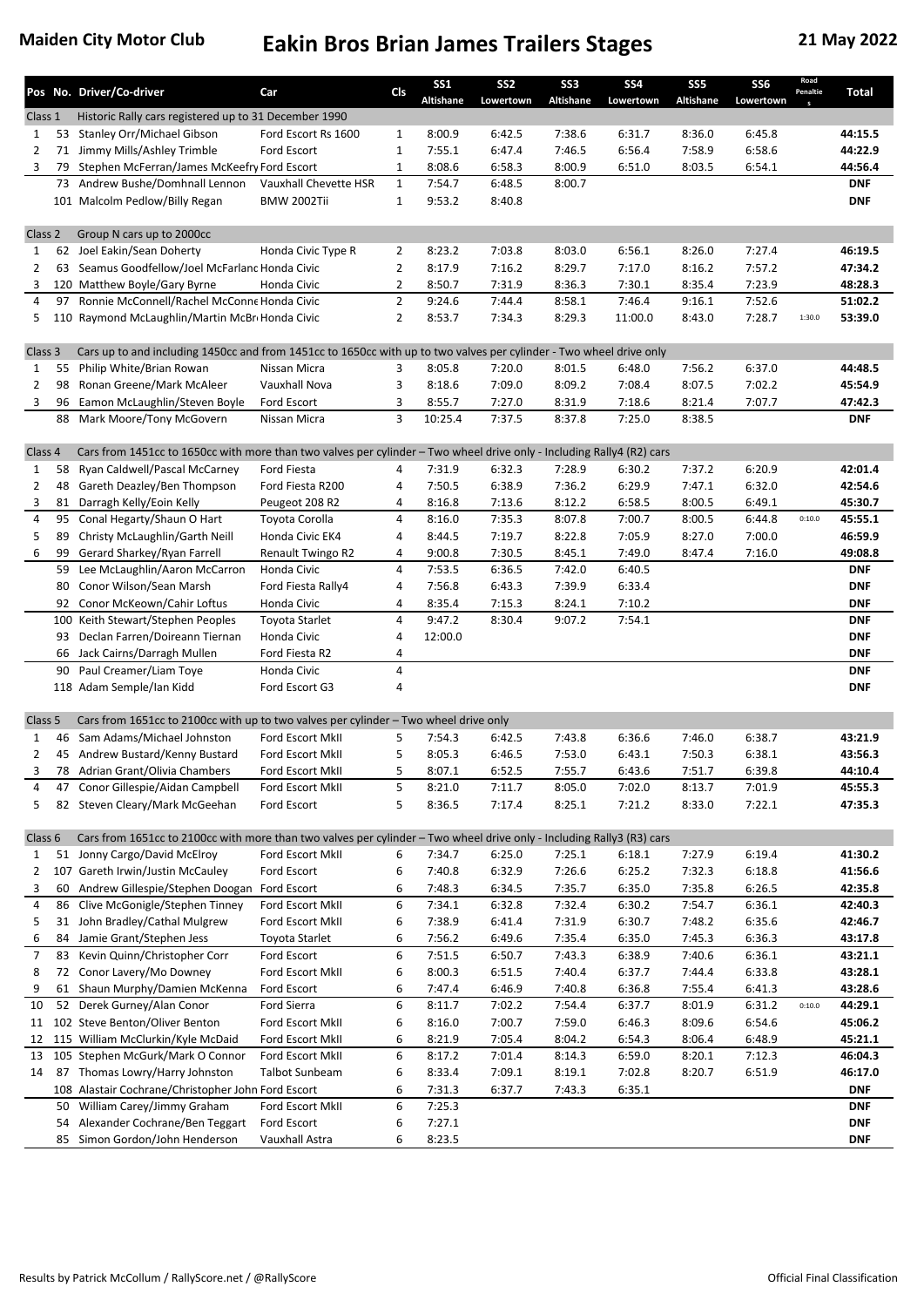|                    |                                                                                          | Pos No. Driver/Co-driver                                                         | Car                     | Cls            | <b>SS1</b>       | SS <sub>2</sub>  | SS <sub>3</sub>  | <b>SS4</b>       | SS <sub>5</sub>  | SS <sub>6</sub>  | Road<br>Penaltie | Total              |
|--------------------|------------------------------------------------------------------------------------------|----------------------------------------------------------------------------------|-------------------------|----------------|------------------|------------------|------------------|------------------|------------------|------------------|------------------|--------------------|
|                    |                                                                                          |                                                                                  |                         |                | <b>Altishane</b> | Lowertown        | Altishane        | Lowertown        | <b>Altishane</b> | Lowertown        |                  |                    |
| Class <sub>7</sub> |                                                                                          | Cars over 2100cc - Two wheel drive only                                          |                         |                |                  |                  |                  |                  |                  |                  |                  |                    |
| $\mathbf{1}$       | 12                                                                                       | Damien Tourish/Domhnall McAlane Ford Escort MkII                                 |                         | 7              | 7:01.9           | 6:22.0           | 7:07.2           | 6:03.2           | 7:23.1           | 6:02.1           |                  | 39:59.5            |
| $\overline{2}$     | 19                                                                                       | Camillus Bradley/Crawford Henders Ford Escort MkII                               |                         | 7              | 7:19.8           | 6:27.4           | 7:17.5           | 6:27.5           | 7:26.5           | 6:12.4           |                  | 41:11.1            |
| 3                  | 42                                                                                       | Alan Smyth/Gary McCruddan                                                        | Ford Escort MkII        | 7              | 7:23.1           | 6:24.1           | 7:21.5           | 6:19.1           | 7:32.8           | 6:32.8           |                  | 41:33.4            |
| 4                  | 22                                                                                       | John Bonner/Johnny Baird                                                         | Ford Escort MkII        | $\overline{7}$ | 7:32.7           | 6:22.4           | 7:28.8           | 6:14.6           | 7:44.3           | 6:15.0           |                  | 41:37.8            |
| 5                  | 17                                                                                       | Adrian Hetherington/Ronan O'Neill Ford Escort MkII                               |                         | 7              | 7:34.5           | 6:27.4           | 7:31.9           | 6:14.9           | 7:51.1           | 6:13.6           |                  | 41:53.4            |
| 6<br>7             | 18<br>14                                                                                 | Kyle McGettigan/Dale McGettigan Ford Escort MkII<br>Ryan Loughran/Gareth Doherty | Ford Escort MkII        | 7<br>7         | 7:35.0<br>9:59.3 | 6:27.2<br>6:10.8 | 7:42.7<br>7:05.1 | 6:21.3<br>6:02.8 | 7:41.0<br>7:20.9 | 6:20.3<br>6:05.6 |                  | 42:07.5<br>42:44.5 |
| 8                  | 43                                                                                       | Darren Hamill/Martin Harte                                                       | Ford Escort MkII        | 7              | 7:59.7           | 6:46.5           | 7:54.9           | 6:40.7           | 7:57.6           | 7:01.9           |                  | 44:21.3            |
| 9                  | 76                                                                                       | Gerard Browne/Keith Bovaird                                                      | Ford Escort MkII        | $\overline{7}$ | 8:19.6           | 7:00.9           | 8:07.8           | 7:00.3           | 8:05.3           | 6:52.7           |                  | 45:26.6            |
| 10                 | 103                                                                                      | Eamon Doherty/Damian McAuley                                                     | Ford Escort             | $\overline{7}$ | 8:15.9           | 7:13.2           | 8:26.3           | 7:14.1           | 8:37.0           | 7:16.7           |                  | 47:03.2            |
| 11                 | 74                                                                                       | Raymond Gurney/Andrew Robinsor BMW 328                                           |                         | 7              | 8:32.5           | 7:25.4           | 8:31.3           | 7:17.3           | 8:37.6           | 7:13.2           |                  | 47:37.3            |
|                    | 38                                                                                       | Niall Carey/Ciaran Carey                                                         | <b>BMW Compact</b>      | 7              | 8:00.7           | 6:56.9           | 7:51.3           | 6:43.4           | 7:52.2           |                  |                  | <b>DNF</b>         |
|                    | 41                                                                                       | Andrew White/Paul Hughes                                                         | Ford Escort MkI         | $\overline{7}$ | 8:02.9           | 6:52.9           | 7:51.6           | 6:45.5           | 7:52.3           |                  |                  | <b>DNF</b>         |
|                    |                                                                                          |                                                                                  |                         |                |                  |                  |                  |                  |                  |                  |                  |                    |
| Class 8            | Any 4WD cars not classified in Class 9, 10 or 11, without sequential gearbox             |                                                                                  |                         |                |                  |                  |                  |                  |                  |                  |                  |                    |
| $\mathbf{1}$       | 26                                                                                       | Paul Britton/Peter Ward                                                          | Subaru Impreza N16      | 8              | 7:13.0           | 6:20.9           | 7:23.1           | 6:17.7           | 7:21.8           | 6:12.5           |                  | 40:49.0            |
| $\overline{2}$     | 15                                                                                       | Niall Devine/Liam McIntyre                                                       | Mitsubishi Lancer Evo   | 8              | 7:25.5           | 6:21.6           | 7:40.5           | 6:13.8           | 7:19.4           | 6:07.7           |                  | 41:08.5            |
| 3                  | 57                                                                                       | Kevin Wilson/Martin Farren                                                       | Mitsubishi Lancer Evo   | 8              | 8:14.6           | 7:00.3           | 8:23.7           | 6:51.3           | 8:02.9           | 6:47.6           |                  | 45:20.4            |
| 4                  | 56                                                                                       | David Porter/Jordan Murphy                                                       | Subaru Impreza          | 8              | 8:25.1           | 6:57.0           | 8:02.1           | 6:58.9           | 8:08.5           | 7:04.5           |                  | 45:36.1            |
|                    |                                                                                          |                                                                                  |                         |                |                  |                  |                  |                  |                  |                  |                  |                    |
|                    | FIA Group A 4WD, Super 2000, R4 cars. Any other 4WD car not in Class 10 or 11<br>Class 9 |                                                                                  |                         |                |                  |                  |                  |                  |                  |                  |                  |                    |
| $\mathbf{1}$       | 40                                                                                       | Terry Donnelly/Gareth Donnelly                                                   | Škoda Fabia S2000       | 9              | 8:04.4           | 6:49.0           | 7:41.0           | 6:30.0           | 7:42.1           | 6:53.2           |                  | 43:39.7            |
| $\overline{2}$     | 37                                                                                       | Liam McFall/Ivor Lamont                                                          | <b>Ford Fiesta</b>      | 9              | 8:05.7           | 7:01.9           | 8:02.4           | 6:57.9           | 8:14.1           | 7:22.3           |                  | 45:44.3            |
| 3                  | 36                                                                                       | Gary Cairns/Dean O Sullivan                                                      | Mitsubishi Lancer Evo X | 9              | 7:38.3           | 6:29.9           | 7:44.3           | 6:37.0           | 7:46.3           | 11:00.0          | 0:40.0           | 47:55.8            |
|                    | 27                                                                                       | Anthony Cairns/Mark Preston                                                      | Subaru Impreza          | 9              | 7:45.6           | 6:21.9           | 7:26.8           | 6:17.4           |                  |                  |                  | <b>DNF</b>         |
|                    |                                                                                          |                                                                                  |                         |                |                  |                  |                  |                  |                  |                  |                  |                    |
| Class 10           |                                                                                          | FIA WRC and Rally2 (R5) cars                                                     |                         |                |                  |                  |                  |                  |                  |                  |                  |                    |
| $\mathbf{1}$       | 3                                                                                        | Cathan McCourt/Liam Moynihan                                                     | Škoda Fabia R5          | 10             | 6:52.4           | 5:56.0           | 6:59.4           | 5:46.1           | 7:02.4           | 5:49.4           |                  | 38:25.7            |
| $\overline{2}$     |                                                                                          | 117 Garry Jennings/Rory Kennedy                                                  | Ford Fiesta             | 10             | 6:56.1           | 5:55.9           | 7:09.0           | 5:50.3           | 7:01.2           | 5:51.6           |                  | 38:44.1            |
| 3                  | 8                                                                                        | Joseph McGonigle/Ciaran Geaney                                                   | Ford Fiesta Rally2      | 10             | 7:09.5           | 6:10.8           | 7:12.2           | 6:00.7           | 7:16.7           | 5:56.5           |                  | 39:46.4            |
| 4                  |                                                                                          | 106 Alan Carmichael/Arthur Keirans                                               | Hyundai i20 R5          | 10             | 7:10.4           | 6:09.6           | 7:15.1           | 5:58.9           | 7:19.2           | 5:55.9           |                  | 39:49.1            |
| 5                  | 5                                                                                        | Derek McGarrity/Graham Hendersc Volkswagen Polo GTi R5                           |                         | 10             | 7:05.9           | 6:16.6           | 7:18.6           | 6:09.7           | 7:14.1           | 6:01.5           |                  | 40:06.4            |
| 6                  | 32                                                                                       | Ian Dickson/John McCafferty                                                      | Ford Fiesta R5          | 10             | 7:30.1           | 6:23.5           | 7:25.6           | 6:47.6           | 7:27.8           | 6:21.6           |                  | 41:56.2            |
| 7                  | 16                                                                                       | Michael McGarrity/Damian Garvey Hyundai i20 Rally2                               |                         | 10             | 7:44.4           | 6:35.0           | 7:32.1           | 6:23.8           | 7:38.0           | 6:21.4           |                  | 42:14.7            |
| 8                  | 44                                                                                       | Aidan Caldwell/Paul Hone                                                         | Ford Fiesta R5          | 10             | 7:54.6           | 6:39.3           | 7:31.8           | 6:27.6           | 7:39.1           | 6:37.6           |                  | 42:50.0            |
| 9                  |                                                                                          | 104 PJ McDermott/Ray Fitzpatrick                                                 | Ford Fiesta WRC         | 10             | 7:33.1           | 6:37.2           | 7:42.4           | 6:30.5           | 8:04.2           | 6:46.6           |                  | 43:14.0            |
| 10                 | 35                                                                                       | Paidi Hamill/Karl Egan                                                           | Ford Fiesta R5          | 10             | 8:06.4           | 6:45.4           | 7:44.6           | 6:30.4           | 7:42.3           | 6:48.1           |                  | 43:37.2            |
| 11                 |                                                                                          | 23 Johno Doogan/Ciaran Marron                                                    | Ford Fiesta R5          | 10             | 7:19.8           | 6:13.4           | 12:00.0          | 6:21.9           | 7:37.2           | 6:12.7           | 0:30.0           | 46:15.0            |
|                    |                                                                                          | 33 Brendan Connor/Alan Redstone                                                  | Ford Fiesta R5          | 10             | 8:06.6           | 6:46.4           | 7:43.1           | 6:45.0           |                  |                  |                  | <b>DNF</b>         |
|                    | 11                                                                                       | Sean Devine/John McElhinney                                                      | Ford Fiesta             | 10             | 12:00.0          | 6:23.4           | 7:09.8           | 6:13.1           |                  |                  |                  | <b>DNF</b>         |
|                    | 4                                                                                        | Jonathan Greer/Niall Burns                                                       | Citroën C3 Rally2       | 10             | 6:51.2           | 5:53.6           |                  |                  |                  |                  |                  | <b>DNF</b>         |
|                    | 6                                                                                        | Donagh Kelly/Kevin Flanagan                                                      | Volkswagen Polo GTi R5  | 10             | 7:07.0           | 6:03.2           |                  |                  |                  |                  |                  | <b>DNF</b>         |
|                    |                                                                                          |                                                                                  |                         |                |                  |                  |                  |                  |                  |                  |                  |                    |
| Class 11           |                                                                                          | Open Class including Rally2+ (R5+) cars                                          |                         |                |                  |                  |                  |                  |                  |                  |                  |                    |
| $\mathbf{1}$       | 1                                                                                        | Desi Henry/Paddy Robinson                                                        | Ford Fiesta R5          | 11             | 6:42.2           | 5:59.5           | 7:00.1           | 5:55.2           | 7:01.2           | 5:45.2           |                  | 38:23.4            |
| $\overline{2}$     | 7                                                                                        | Aaron McLaughlin/Darren Curran                                                   | Ford Fiesta WRC         | 11             | 7:22.0           | 6:23.1           | 7:25.6           | 6:01.6           | 7:35.8           | 5:59.0           |                  | 40:47.1            |
| 3                  | 20                                                                                       | Michael McCollum/Michael Pearsor Ford Fiesta                                     |                         | 11             | 7:53.6           | 6:37.4           | 7:36.5           | 6:38.9           | 7:45.9           | 6:32.4           |                  | 43:04.7            |
| 4                  | 29                                                                                       | George Robinson/Tommy Speers                                                     | Ford Fiesta R5          | 11             | 8:08.0           | 6:57.1           | 7:57.1           | 6:42.8           | 7:52.1           | 6:38.4           |                  | 44:15.5            |
| 5                  | 30                                                                                       | Chris McGurk/Dion Coyle                                                          | Ford Fiesta R5          | 11             | 7:46.6           | 6:43.3           | 9:05.5           | 6:28.7           | 7:41.3           | 6:32.7           |                  | 44:18.1            |
| 6                  | 25                                                                                       | Joe Hegarty/David Turkington                                                     | Ford Fiesta R5          | 11             | 7:15.8           | 6:14.3           | 7:15.7           | 10:42.5          | 7:39.8           | 6:12.9           |                  | 45:21.0            |
|                    | 9                                                                                        | Jason Mitchell/Paddy McCrudden                                                   | Ford Fiesta Rally2      | 11             | 7:01.9           | 5:57.1           |                  |                  |                  |                  |                  | <b>DNF</b>         |
|                    |                                                                                          | 119 Declan Boyle/Shane Byrne                                                     | Volkswagen Polo GTi R5  | 11             | 8:18.7           |                  |                  |                  |                  |                  |                  | <b>DNF</b>         |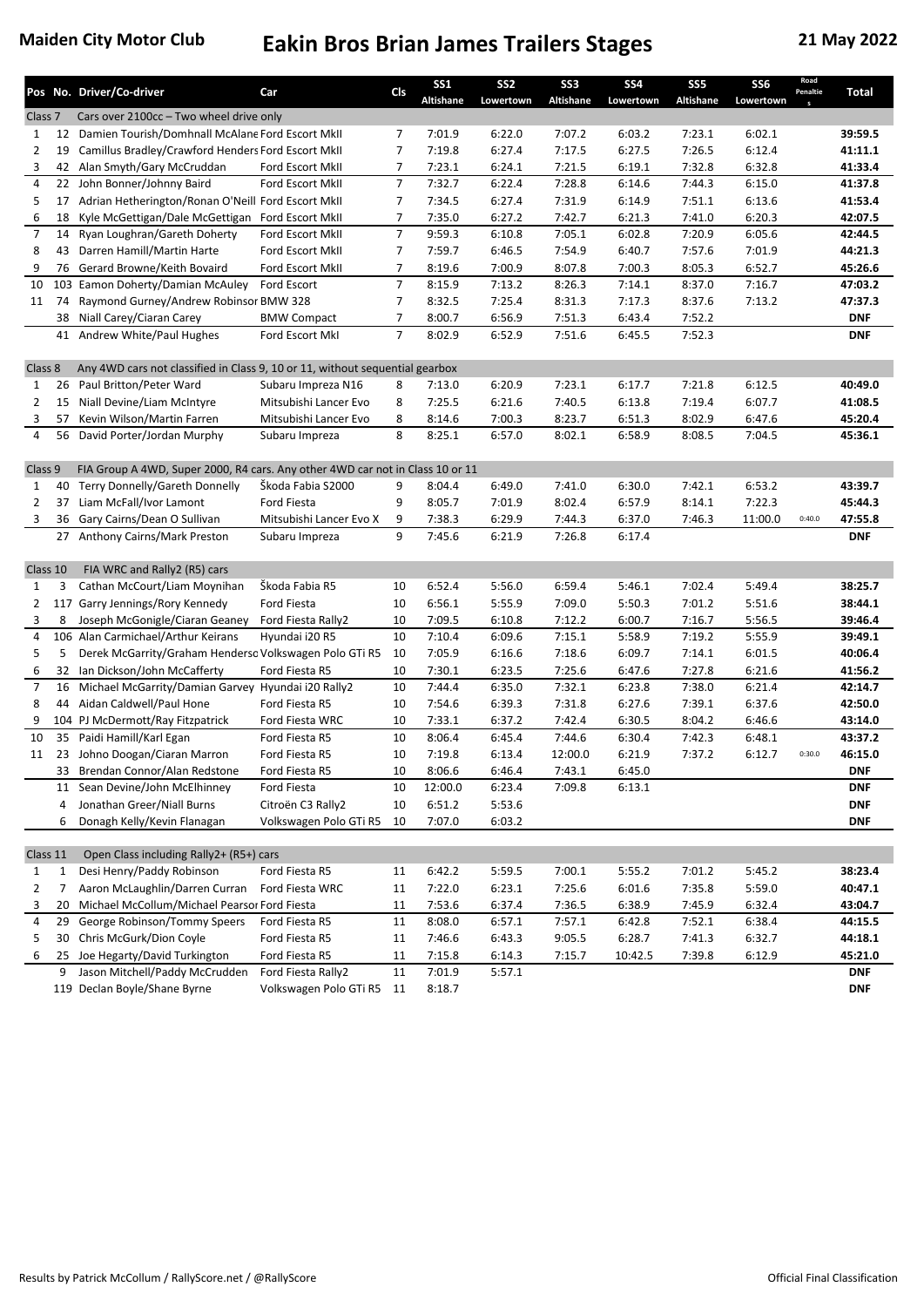|          |          | Pos No. Driver/Co-driver                                                                             | Car                                   | <b>SS1</b><br><b>Altishane</b> | SS <sub>2</sub><br>Lowertown | SS <sub>3</sub><br>Altishane | <b>SS4</b><br>Lowertown | SS <sub>5</sub><br>Altishane | SS <sub>6</sub><br>Lowertown |  |
|----------|----------|------------------------------------------------------------------------------------------------------|---------------------------------------|--------------------------------|------------------------------|------------------------------|-------------------------|------------------------------|------------------------------|--|
|          |          | <b>Overall Positions for each Stage</b>                                                              |                                       |                                |                              |                              |                         |                              |                              |  |
| 1        | 1        | Desi Henry/Paddy Robinson                                                                            | Ford Fiesta R5                        | 1                              | 5                            | 2                            | 3                       | 1                            | $\mathbf{1}$                 |  |
| 2        | 3        | Cathan McCourt/Liam Moynihan                                                                         | Škoda Fabia R5                        | 3                              | 3                            | $\mathbf 1$                  | $\mathbf{1}$            | 3                            | 2                            |  |
| 3        |          | 117 Garry Jennings/Rory Kennedy                                                                      | Ford Fiesta                           | 4                              | 2                            | 5                            | 2                       | 1                            | 3                            |  |
| 4        | 8        | Joseph McGonigle/Ciaran Geaney                                                                       | Ford Fiesta Rally2                    | 9                              | 8                            | $\overline{7}$               | 5                       | 5                            | 5                            |  |
| 5        |          | 106 Alan Carmichael/Arthur Keirans                                                                   | Hyundai i20 R5                        | 10                             | 7                            | 8                            | 4                       | 6                            | 4                            |  |
| 6        | 12       | Damien Tourish/Domhnall McAlane Ford Escort MkII                                                     |                                       | 5                              | 16                           | 4                            | 8                       | 10                           | 8                            |  |
| 7        | 5<br>7   | Derek McGarrity/Graham Hendersc Volkswagen Polo GTi R5                                               |                                       | $\overline{7}$                 | 12                           | 11                           | 9<br>6                  | 4                            | 7<br>6                       |  |
| 8<br>9   | 26       | Aaron McLaughlin/Darren Curran<br>Paul Britton/Peter Ward                                            | Ford Fiesta WRC<br>Subaru Impreza N16 | 15<br>11                       | 18<br>13                     | 15<br>13                     | 15                      | 16<br>9                      | 12                           |  |
| 10       | 15       | Niall Devine/Liam McIntyre                                                                           | Mitsubishi Lancer Evo                 | 18                             | 14                           | 33                           | 11                      | $\overline{7}$               | 10                           |  |
| 11       | 19       | Camillus Bradley/Crawford Henders Ford Escort MkII                                                   |                                       | 13                             | 24                           | 10                           | 22                      | 11                           | 11                           |  |
| 12       | 51       | Jonny Cargo/David McElroy                                                                            | Ford Escort MkII                      | 27                             | 22                           | 14                           | 16                      | 13                           | 18                           |  |
| 13       |          | 42 Alan Smyth/Gary McCruddan                                                                         | Ford Escort MkII                      | 16                             | 21                           | 12                           | 17                      | 15                           | 28                           |  |
| 14       | 22       | John Bonner/Johnny Baird                                                                             | Ford Escort MkII                      | 23                             | 17                           | 19                           | 12                      | 28                           | 16                           |  |
| 15       | 17       | Adrian Hetherington/Ronan O'Neill Ford Escort MkII                                                   |                                       | 26                             | 24                           | 22                           | 13                      | 37                           | 15                           |  |
| 16       |          | 32 Ian Dickson/John McCafferty                                                                       | Ford Fiesta R5                        | 20                             | 20                           | 15                           | 53                      | 12                           | 22                           |  |
| 17       |          | 107 Gareth Irwin/Justin McCauley                                                                     | <b>Ford Escort</b>                    | 31                             | 29                           | 17                           | 21                      | 14                           | 17                           |  |
| 18       | 58       | Ryan Caldwell/Pascal McCarney                                                                        | Ford Fiesta                           | 22                             | 27                           | 20                           | 27                      | 18                           | 20                           |  |
| 19       | 18       | Kyle McGettigan/Dale McGettigan                                                                      | Ford Escort MkII                      | 28                             | 23                           | 38                           | 18                      | 24                           | 19                           |  |
| 20<br>21 | 60       | 16 Michael McGarrity/Damian Garvey Hyundai i20 Rally2<br>Andrew Gillespie/Stephen Doogan Ford Escort |                                       | 32<br>36                       | 31<br>30                     | 24<br>27                     | 20<br>34                | 20<br>16                     | 21<br>23                     |  |
| 22       | 86       | Clive McGonigle/Stephen Tinney                                                                       | Ford Escort MkII                      | 25                             | 28                           | 25                           | 27                      | 42                           | 31                           |  |
| 23       | 14       | Ryan Loughran/Gareth Doherty                                                                         | Ford Escort MkII                      | 89                             | 8                            | 3                            | $\overline{7}$          | 8                            | 9                            |  |
| 24       | 31       | John Bradley/Cathal Mulgrew                                                                          | Ford Escort MkII                      | 30                             | 38                           | 22                           | 31                      | 35                           | 30                           |  |
| 25       | 44       | Aidan Caldwell/Paul Hone                                                                             | Ford Fiesta R5                        | 42                             | 37                           | 21                           | 23                      | 21                           | 35                           |  |
| 26       | 48       | Gareth Deazley/Ben Thompson                                                                          | Ford Fiesta R200                      | 37                             | 36                           | 28                           | 25                      | 34                           | 25                           |  |
| 27       | 20       | Michael McCollum/Michael Pearsor Ford Fiesta                                                         |                                       | 40                             | 34                           | 29                           | 42                      | 31                           | 26                           |  |
| 28       |          | 104 PJ McDermott/Ray Fitzpatrick                                                                     | Ford Fiesta WRC                       | 24                             | 33                           | 37                           | 30                      | 52                           | 43                           |  |
| 29       | 84       | Jamie Grant/Stephen Jess                                                                             | <b>Toyota Starlet</b>                 | 45                             | 51                           | 26                           | 34                      | 30                           | 33                           |  |
| 30       | 83       | Kevin Quinn/Christopher Corr                                                                         | Ford Escort                           | 38                             | 52                           | 40                           | 42                      | 23                           | 31                           |  |
| 31       | 46       | Sam Adams/Michael Johnston                                                                           | Ford Escort MkII                      | 41                             | 39                           | 42                           | 37                      | 32                           | 38                           |  |
| 32       | 72       | Conor Lavery/Mo Downey                                                                               | Ford Escort MkII                      | 48                             | 53                           | 32                           | 40                      | 29                           | 29                           |  |
| 33       | 61       | Shaun Murphy/Damien McKenna                                                                          | Ford Escort                           | 35                             | 47                           | 34                           | 38                      | 43                           | 40                           |  |
| 34       |          | 35 Paidi Hamill/Karl Egan                                                                            | Ford Fiesta R5                        | 56                             | 43                           | 44                           | 29                      | 27                           | 45                           |  |
| 35       | 40       | Terry Donnelly/Gareth Donnelly                                                                       | Škoda Fabia S2000                     | 52                             | 50                           | 35                           | 26                      | 26                           | 50                           |  |
| 36<br>37 | 78       | 45 Andrew Bustard/Kenny Bustard<br>Adrian Grant/Olivia Chambers                                      | Ford Escort MkII<br>Ford Escort MkII  | 53<br>58                       | 45<br>54                     | 48<br>51                     | 47<br>49                | 36<br>38                     | 36<br>39                     |  |
| 38       |          | 53 Stanley Orr/Michael Gibson                                                                        | Ford Escort Rs 1600                   | 50                             | 39                           | 30                           | 32                      | 68                           | 42                           |  |
| 39       |          | 29 George Robinson/Tommy Speers                                                                      | Ford Fiesta R5                        | 59                             | 58                           | 52                           | 46                      | 39                           | 37                           |  |
| 40       | 30       | Chris McGurk/Dion Coyle                                                                              | Ford Fiesta R5                        | 34                             | 41                           | 81                           | 24                      | 25                           | 27                           |  |
| 41       | 43       | Darren Hamill/Martin Harte                                                                           | Ford Escort MkII                      | 47                             | 45                           | 50                           | 45                      | 45                           | 55                           |  |
| 42       | 71       | Jimmy Mills/Ashley Trimble                                                                           | Ford Escort                           | 44                             | 48                           | 45                           | 59                      | 46                           | 53                           |  |
| 43       |          | 52 Derek Gurney/Alan Conor                                                                           | Ford Sierra                           | 61                             | 65                           | 49                           | 40                      | 49                           | 24                           |  |
| 44       | 55       | Philip White/Brian Rowan                                                                             | Nissan Micra                          | 55                             | 77                           | 56                           | 54                      | 44                           | 34                           |  |
| 45       | 79       | Stephen McFerran/James McKeefry Ford Escort                                                          |                                       | 60                             | 59                           | 55                           | 55                      | 51                           | 51                           |  |
| 46       |          | 102 Steve Benton/Oliver Benton                                                                       | Ford Escort MkII                      | 64                             | 61                           | 53                           | 52                      | 57                           | 52                           |  |
| 47       | 57       | Kevin Wilson/Martin Farren                                                                           | Mitsubishi Lancer Evo                 | 62                             | 60                           | 69                           | 56                      | 50                           | 44                           |  |
| 48       | 25       | Joe Hegarty/David Turkington                                                                         | Ford Fiesta R5                        | 12                             | 11                           | 9                            | 81                      | 22                           | 14                           |  |
| 49       |          | 115 William McClurkin/Kyle McDaid                                                                    | Ford Escort MkII                      | 73                             | 67                           | 60                           | 57                      | 54                           | 46                           |  |
| 50       | 76<br>81 | Gerard Browne/Keith Bovaird                                                                          | Ford Escort MkII                      | 71                             | 62                           | 62                           | 64                      | 53                           | 49                           |  |
| 51<br>52 | 56       | Darragh Kelly/Eoin Kelly<br>David Porter/Jordan Murphy                                               | Peugeot 208 R2<br>Subaru Impreza      | 66<br>76                       | 72<br>57                     | 65<br>57                     | 61<br>62                | 47<br>56                     | 47<br>58                     |  |
| 53       | 37       | Liam McFall/Ivor Lamont                                                                              | Ford Fiesta                           | 54                             | 64                           | 58                           | 60                      | 59                           | 65                           |  |
| 54       | 98       | Ronan Greene/Mark McAleer                                                                            | Vauxhall Nova                         | 69                             | 68                           | 64                           | 69                      | 55                           | 57                           |  |
| 55       | 95       | Conal Hegarty/Shaun O Hart                                                                           | Toyota Corolla                        | 64                             | 83                           | 62                           | 65                      | 47                           | 41                           |  |
| 56       | 47       | Conor Gillespie/Aidan Campbell                                                                       | Ford Escort MkII                      | 72                             | 70                           | 61                           | 66                      | 58                           | 55                           |  |
| 57       |          | 105 Stephen McGurk/Mark O Connor                                                                     | Ford Escort MkII                      | 67                             | 63                           | 66                           | 63                      | 61                           | 60                           |  |
| 58       | 23       | Johno Doogan/Ciaran Marron                                                                           | Ford Fiesta R5                        | 13                             | $10\,$                       | 83                           | 19                      | 18                           | 13                           |  |
| 59       | 87       | Thomas Lowry/Harry Johnston                                                                          | <b>Talbot Sunbeam</b>                 | 78                             | 69                           | 67                           | 67                      | 62                           | 48                           |  |
| 60       | 62       | Joel Eakin/Sean Doherty                                                                              | Honda Civic Type R                    | 74                             | 66                           | 59                           | 58                      | 64                           | 67                           |  |
| 61       | 89       | Christy McLaughlin/Garth Neill                                                                       | Honda Civic EK4                       | 81                             | 76                           | 68                           | 68                      | 65                           | 54                           |  |
| 62       | 103      | Eamon Doherty/Damian McAuley                                                                         | Ford Escort                           | 63                             | 71                           | 72                           | 71                      | 69                           | 63                           |  |
| 63       | 63       | Seamus Goodfellow/Joel McFarlanc Honda Civic                                                         |                                       | 68                             | 74                           | 74                           | 72                      | 60                           | 70                           |  |
| 64       | 82       | Steven Cleary/Mark McGeehan<br>Raymond Gurney/Andrew Robinsor BMW 328                                | Ford Escort                           | 80                             | 75                           | 71                           | 75                      | 66                           | 64                           |  |
| 65<br>66 | 74<br>96 | Eamon McLaughlin/Steven Boyle                                                                        | Ford Escort                           | 77<br>84                       | 78<br>79                     | 75<br>76                     | 73<br>74                | 70<br>63                     | 61<br>59                     |  |
| 67       |          | 36 Gary Cairns/Dean O Sullivan                                                                       | Mitsubishi Lancer Evo X               | 29                             | 26                           | 43                           | 39                      | 33                           | 71                           |  |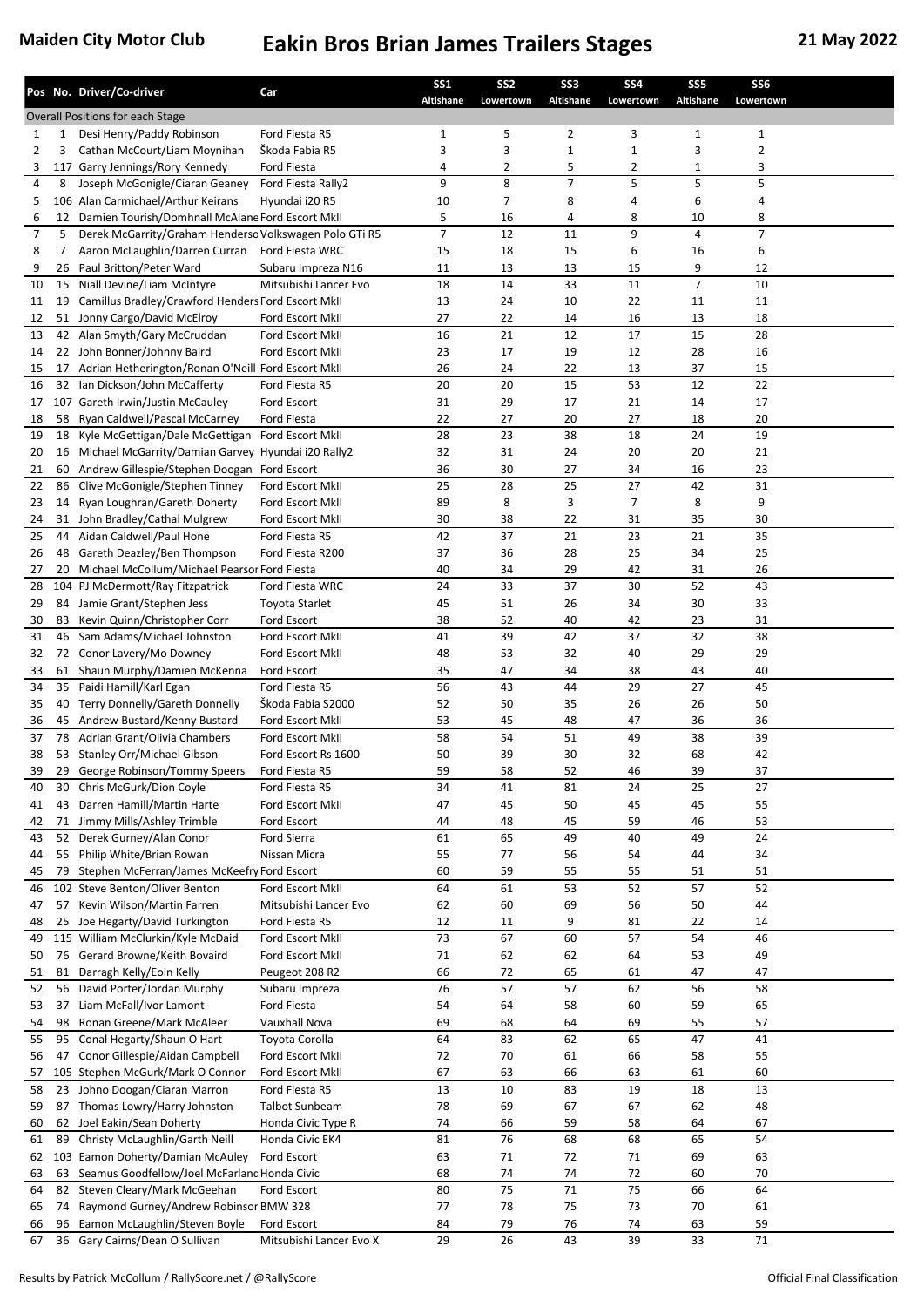|    |     | Pos No. Driver/Co-driver                           | Car                    | <b>SS1</b><br>Altishane | SS <sub>2</sub><br>Lowertown | SS <sub>3</sub><br>Altishane | <b>SS4</b><br>Lowertown | SS <sub>5</sub><br><b>Altishane</b> | SS <sub>6</sub><br>Lowertown |  |
|----|-----|----------------------------------------------------|------------------------|-------------------------|------------------------------|------------------------------|-------------------------|-------------------------------------|------------------------------|--|
|    |     | Overall Positions for each Stage (continued)       |                        |                         |                              |                              |                         |                                     |                              |  |
| 68 |     | 120 Matthew Boyle/Gary Byrne                       | Honda Civic            | 82                      | 81                           | 77                           | 77                      | 67                                  | 66                           |  |
| 69 | 99  | Gerard Sharkey/Ryan Farrell                        | Renault Twingo R2      | 85                      | 80                           | 79                           | 79                      | 73                                  | 62                           |  |
| 70 | 97  | Ronnie McConnell/Rachel McConne Honda Civic        |                        | 86                      | 85                           | 80                           | 78                      | 74                                  | 69                           |  |
| 71 |     | 110 Raymond McLaughlin/Martin McBr Honda Civic     |                        | 83                      | 82                           | 73                           | 82                      | 72                                  | 68                           |  |
|    | 38  | Niall Carey/Ciaran Carey                           | <b>BMW Compact</b>     | 49                      | 56                           | 46                           | 48                      | 40                                  |                              |  |
|    |     | 41 Andrew White/Paul Hughes                        | Ford Escort MkI        | 51                      | 55                           | 47                           | 51                      | 41                                  |                              |  |
|    | 88  | Mark Moore/Tony McGovern                           | Nissan Micra           | 90                      | 84                           | 78                           | 76                      | 71                                  |                              |  |
|    | 27  | Anthony Cairns/Mark Preston                        | Subaru Impreza         | 33                      | 15                           | 18                           | 14                      |                                     |                              |  |
|    |     | 108 Alastair Cochrane/Christopher John Ford Escort |                        | 21                      | 35                           | 40                           | 36                      |                                     |                              |  |
|    | 59  | Lee McLaughlin/Aaron McCarron                      | Honda Civic            | 39                      | 32                           | 36                           | 44                      |                                     |                              |  |
|    | 80  | Conor Wilson/Sean Marsh                            | Ford Fiesta Rally4     | 46                      | 41                           | 31                           | 33                      |                                     |                              |  |
|    | 33  | Brendan Connor/Alan Redstone                       | Ford Fiesta R5         | 57                      | 44                           | 39                           | 50                      |                                     |                              |  |
|    | 92  | Conor McKeown/Cahir Loftus                         | Honda Civic            | 79                      | 73                           | 70                           | 70                      |                                     |                              |  |
|    | 11  | Sean Devine/John McElhinney                        | <b>Ford Fiesta</b>     | 91                      | 19                           | 6                            | 10                      |                                     |                              |  |
|    |     | 100 Keith Stewart/Stephen Peoples                  | <b>Toyota Starlet</b>  | 87                      | 86                           | 82                           | 80                      |                                     |                              |  |
|    | 73  | Andrew Bushe/Domhnall Lennon                       | Vauxhall Chevette HSR  | 43                      | 49                           | 54                           |                         |                                     |                              |  |
|    | 4   | Jonathan Greer/Niall Burns                         | Citroën C3 Rally2      | 2                       | $\mathbf{1}$                 |                              |                         |                                     |                              |  |
|    | 9   | Jason Mitchell/Paddy McCrudden                     | Ford Fiesta Rally2     | 5                       | 4                            |                              |                         |                                     |                              |  |
|    | 6   | Donagh Kelly/Kevin Flanagan                        | Volkswagen Polo GTi R5 | 8                       | 6                            |                              |                         |                                     |                              |  |
|    | 101 | Malcolm Pedlow/Billy Regan                         | <b>BMW 2002Tii</b>     | 88                      | 87                           |                              |                         |                                     |                              |  |
|    | 50  | William Carey/Jimmy Graham                         | Ford Escort MkII       | 17                      |                              |                              |                         |                                     |                              |  |
|    | 54  | Alexander Cochrane/Ben Teggart                     | Ford Escort            | 19                      |                              |                              |                         |                                     |                              |  |
|    | 119 | Declan Boyle/Shane Byrne                           | Volkswagen Polo GTi R5 | 70                      |                              |                              |                         |                                     |                              |  |
|    | 85  | Simon Gordon/John Henderson                        | <b>Vauxhall Astra</b>  | 75                      |                              |                              |                         |                                     |                              |  |
|    | 93  | Declan Farren/Doireann Tiernan                     | Honda Civic            | 91                      |                              |                              |                         |                                     |                              |  |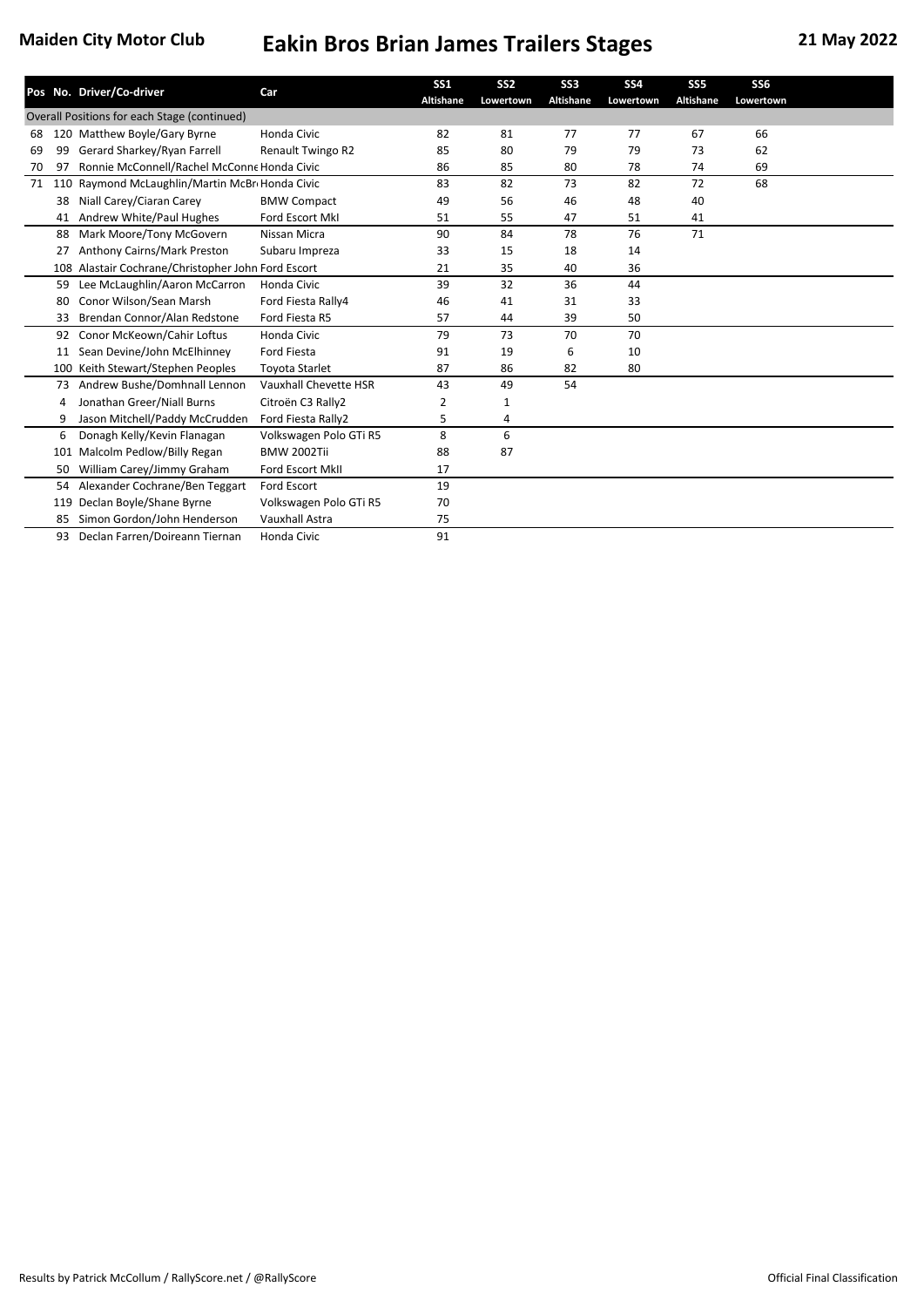|          |          | Pos No. Driver/Co-driver                                           | Car                                  | <b>SS1</b><br><b>Altishane</b> | SS <sub>2</sub><br>Lowertown | SS <sub>3</sub><br>Altishane | <b>SS4</b><br>Lowertown | SS <sub>5</sub><br>Altishane | SS <sub>6</sub><br>Lowertown |  |
|----------|----------|--------------------------------------------------------------------|--------------------------------------|--------------------------------|------------------------------|------------------------------|-------------------------|------------------------------|------------------------------|--|
|          |          | Overall Positions after each Stage                                 |                                      |                                |                              |                              |                         |                              |                              |  |
| 1        | 1        | Desi Henry/Paddy Robinson                                          | Ford Fiesta R5                       | 1                              | 1                            | $\mathbf{1}$                 | 2                       | 2                            | $\mathbf{1}$                 |  |
| 2        | 3        | Cathan McCourt/Liam Moynihan                                       | Škoda Fabia R5                       | 3                              | 3                            | $\overline{2}$               | $\mathbf{1}$            | $\mathbf{1}$                 | $\overline{2}$               |  |
| 3        |          | 117 Garry Jennings/Rory Kennedy                                    | Ford Fiesta                          | 4                              | 4                            | 3                            | 3                       | 3                            | 3                            |  |
| 4        | 8        | Joseph McGonigle/Ciaran Geaney                                     | Ford Fiesta Rally2                   | 9                              | 8                            | 5                            | $\overline{\mathbf{4}}$ | 4                            | 4                            |  |
| 5        |          | 106 Alan Carmichael/Arthur Keirans                                 | Hyundai i20 R5                       | 10                             | $\overline{7}$               | 6                            | 5                       | 5                            | 5                            |  |
| 6        | 12       | Damien Tourish/Domhnall McAlane Ford Escort MkII                   |                                      | 5                              | 10                           | 4                            | 6                       | 6                            | 6                            |  |
| 7        | 5        | Derek McGarrity/Graham Hendersc Volkswagen Polo GTi R5             |                                      | 7                              | 9                            | $\overline{7}$               | $\overline{7}$          | $\overline{7}$               | 7                            |  |
| 8        | 7        | Aaron McLaughlin/Darren Curran                                     | Ford Fiesta WRC                      | 15                             | 14                           | 12                           | 8                       | 9                            | 8                            |  |
| 9        | 26       | Paul Britton/Peter Ward                                            | Subaru Impreza N16                   | 11                             | 13                           | 9                            | 9                       | 8                            | 9                            |  |
| 10       | 15       | Niall Devine/Liam McIntyre                                         | Mitsubishi Lancer Evo                | 18                             | 15                           | 16                           | 13                      | 12                           | 10                           |  |
| 11       | 19       | Camillus Bradley/Crawford Henders Ford Escort MkII                 |                                      | 13                             | 16                           | 10                           | 11                      | 10                           | 11                           |  |
| 12       | 51<br>42 | Jonny Cargo/David McElroy<br>Alan Smyth/Gary McCruddan             | Ford Escort MkII<br>Ford Escort MkII | 27<br>16                       | 20<br>16                     | 15<br>11                     | 14<br>10                | 13<br>11                     | 12<br>13                     |  |
| 13<br>14 | 22       | John Bonner/Johnny Baird                                           | Ford Escort MkII                     | 23                             | 19                           | 14                           | 12                      | 14                           | 14                           |  |
| 15       |          | 17 Adrian Hetherington/Ronan O'Neill Ford Escort MkII              |                                      | 26                             | 21                           | 18                           | 15                      | 17                           | 15                           |  |
| 16       | 32       | Ian Dickson/John McCafferty                                        | Ford Fiesta R5                       | 20                             | 18                           | 13                           | 20                      | 15                           | 16                           |  |
| 17       |          | 107 Gareth Irwin/Justin McCauley                                   | Ford Escort                          | 31                             | 29                           | 21                           | 18                      | 16                           | 17                           |  |
| 18       | 58       | Ryan Caldwell/Pascal McCarney                                      | Ford Fiesta                          | 22                             | 23                           | 17                           | 17                      | 18                           | 18                           |  |
| 19       | 18       | Kyle McGettigan/Dale McGettigan                                    | Ford Escort MkII                     | 28                             | 22                           | 22                           | 19                      | 19                           | 19                           |  |
| 20       | 16       | Michael McGarrity/Damian Garvey Hyundai i20 Rally2                 |                                      | 32                             | 30                           | 23                           | 22                      | 20                           | 20                           |  |
| 21       | 60       | Andrew Gillespie/Stephen Doogan Ford Escort                        |                                      | 36                             | 32                           | 28                           | 28                      | 22                           | 21                           |  |
| 22       | 86       | Clive McGonigle/Stephen Tinney                                     | <b>Ford Escort MkII</b>              | 25                             | 24                           | 20                           | 21                      | 21                           | 22                           |  |
| 23       | 14       | Ryan Loughran/Gareth Doherty                                       | Ford Escort MkII                     | 89                             | 78                           | 54                           | 41                      | 29                           | 23                           |  |
| 24       | 31       | John Bradley/Cathal Mulgrew                                        | Ford Escort MkII                     | 30                             | 31                           | 24                           | 23                      | 23                           | 24                           |  |
| 25       | 44       | Aidan Caldwell/Paul Hone                                           | Ford Fiesta R5                       | 42                             | 37                           | 30                           | 27                      | 24                           | 25                           |  |
| 26       | 48       | Gareth Deazley/Ben Thompson                                        | Ford Fiesta R200                     | 37                             | 33                           | 29                           | 29                      | 26                           | 26                           |  |
| 27       | 20       | Michael McCollum/Michael Pearsor Ford Fiesta                       |                                      | 40                             | 36                           | 31                           | 30                      | 28                           | 27                           |  |
| 28       |          | 104 PJ McDermott/Ray Fitzpatrick                                   | Ford Fiesta WRC                      | 24                             | 28                           | 27                           | 24                      | 27                           | 28                           |  |
| 29       | 84       | Jamie Grant/Stephen Jess                                           | <b>Toyota Starlet</b>                | 45                             | 45                           | 36                           | 35                      | 30                           | 29                           |  |
| 30       | 83       | Kevin Quinn/Christopher Corr                                       | Ford Escort                          | 38                             | 41                           | 38                           | 37                      | 32                           | 30                           |  |
| 31       | 46       | Sam Adams/Michael Johnston                                         | Ford Escort MkII                     | 41                             | 39                           | 35                           | 36                      | 31                           | 31                           |  |
| 32       |          | 72 Conor Lavery/Mo Downey                                          | Ford Escort MkII                     | 48                             | 47                           | 40                           | 40                      | 36                           | 32                           |  |
| 33       | 61       | Shaun Murphy/Damien McKenna                                        | Ford Escort                          | 35                             | 38                           | 33                           | 31                      | 34                           | 33                           |  |
| 34       | 35       | Paidi Hamill/Karl Egan                                             | Ford Fiesta R5                       | 56                             | 47                           | 43                           | 39                      | 35                           | 34                           |  |
| 35       | 40       | Terry Donnelly/Gareth Donnelly<br>Andrew Bustard/Kenny Bustard     | Škoda Fabia S2000                    | 52                             | 51<br>47                     | 41                           | 37                      | 33<br>37                     | 35<br>36                     |  |
| 36<br>37 | 45<br>78 | Adrian Grant/Olivia Chambers                                       | Ford Escort MkII<br>Ford Escort MkII | 53<br>58                       | 54                           | 46<br>49                     | 45<br>48                | 43                           | 37                           |  |
| 38       |          | 53 Stanley Orr/Michael Gibson                                      | Ford Escort Rs 1600                  | 50                             | 44                           | 37                           | 34                      | 42                           | 38                           |  |
| 39       |          | 29 George Robinson/Tommy Speers                                    | Ford Fiesta R5                       | 59                             | 55                           | 50                           | 49                      | 44                           | 38                           |  |
| 40       | 30       | Chris McGurk/Dion Coyle                                            | Ford Fiesta R5                       | 34                             | 34                           | 62                           | 53                      | 45                           | 40                           |  |
| 41       | 43       | Darren Hamill/Martin Harte                                         | Ford Escort MkII                     | 47                             | 46                           | 44                           | 43                      | 38                           | 41                           |  |
| 42       | 71       | Jimmy Mills/Ashley Trimble                                         | Ford Escort                          | 44                             | 42                           | 39                           | 44                      | 39                           | 42                           |  |
| 43       |          | 52 Derek Gurney/Alan Conor                                         | Ford Sierra                          | 61                             | 58                           | 52                           | 50                      | 46                           | 43                           |  |
| 44       | 55       | Philip White/Brian Rowan                                           | Nissan Micra                         | 55                             | 64                           | 57                           | 55                      | 48                           | 44                           |  |
| 45       | 79       | Stephen McFerran/James McKeefry Ford Escort                        |                                      | 60                             | 56                           | 51                           | 51                      | 47                           | 45                           |  |
| 46       |          | 102 Steve Benton/Oliver Benton                                     | Ford Escort MkII                     | 64                             | 60                           | 55                           | 52                      | 49                           | 46                           |  |
| 47       | 57       | Kevin Wilson/Martin Farren                                         | Mitsubishi Lancer Evo                | 62                             | 59                           | 65                           | 60                      | 53                           | 47                           |  |
| 48       | 25       | Joe Hegarty/David Turkington                                       | Ford Fiesta R5                       | 12                             | 11                           | 8                            | 70                      | 60                           | 48                           |  |
| 49       | 115      | William McClurkin/Kyle McDaid                                      | Ford Escort MkII                     | 73                             | 66                           | 60                           | 57                      | 52                           | 49                           |  |
| 50       | 76       | Gerard Browne/Keith Bovaird                                        | Ford Escort MkII                     | 71                             | 62                           | 58                           | 59                      | 54                           | 50                           |  |
| 51       | 81       | Darragh Kelly/Eoin Kelly                                           | Peugeot 208 R2                       | 66                             | 69                           | 66                           | 63                      | 55                           | 51                           |  |
| 52       | 56       | David Porter/Jordan Murphy                                         | Subaru Impreza                       | 76                             | 63                           | 56                           | 56                      | 51                           | 52                           |  |
| 53       | 37       | Liam McFall/Ivor Lamont                                            | Ford Fiesta                          | 54                             | 57                           | 53                           | 54                      | 50                           | 53                           |  |
| 54       | 98       | Ronan Greene/Mark McAleer                                          | Vauxhall Nova                        | 69                             | 67                           | 63                           | 64                      | 58                           | 54                           |  |
| 55       | 95       | Conal Hegarty/Shaun O Hart                                         | Toyota Corolla                       | 64                             | 74                           | 68                           | 65                      | 61                           | 55                           |  |
| 56       | 47       | Conor Gillespie/Aidan Campbell<br>105 Stephen McGurk/Mark O Connor | Ford Escort MkII<br>Ford Escort MkII | 72<br>67                       | 70<br>61                     | 64<br>61                     | 62<br>61                | 59<br>56                     | 56<br>57                     |  |
| 57<br>58 | 23       | Johno Doogan/Ciaran Marron                                         | Ford Fiesta R5                       | 13                             | 12                           | 79                           | 76                      | 66                           | 58                           |  |
| 59       | 87       | Thomas Lowry/Harry Johnston                                        | <b>Talbot Sunbeam</b>                | 78                             | 72                           | 69                           | 66                      | 62                           | 59                           |  |
| 60       | 62       | Joel Eakin/Sean Doherty                                            | Honda Civic Type R                   | 74                             | 65                           | 59                           | 58                      | 57                           | 60                           |  |
| 61       | 89       | Christy McLaughlin/Garth Neill                                     | Honda Civic EK4                      | 81                             | 77                           | 73                           | 71                      | 65                           | 61                           |  |
| 62       | 103      | Eamon Doherty/Damian McAuley                                       | Ford Escort                          | 63                             | 68                           | 67                           | 67                      | 64                           | 62                           |  |
| 63       | 63       | Seamus Goodfellow/Joel McFarlanc Honda Civic                       |                                      | 68                             | 71                           | 70                           | 68                      | 63                           | 63                           |  |
| 64       | 82       | Steven Cleary/Mark McGeehan                                        | Ford Escort                          | 80                             | 75                           | 72                           | 72                      | 67                           | 64                           |  |
| 65       | 74       | Raymond Gurney/Andrew Robinsor BMW 328                             |                                      | 77                             | 76                           | 74                           | 73                      | 68                           | 65                           |  |
| 66       | 96       | Eamon McLaughlin/Steven Boyle                                      | Ford Escort                          | 84                             | 80                           | 75                           | 74                      | 69                           | 66                           |  |
| 67       |          | 36 Gary Cairns/Dean O Sullivan                                     | Mitsubishi Lancer Evo X              | 29                             | 26                           | 26                           | 26                      | 25                           | 67                           |  |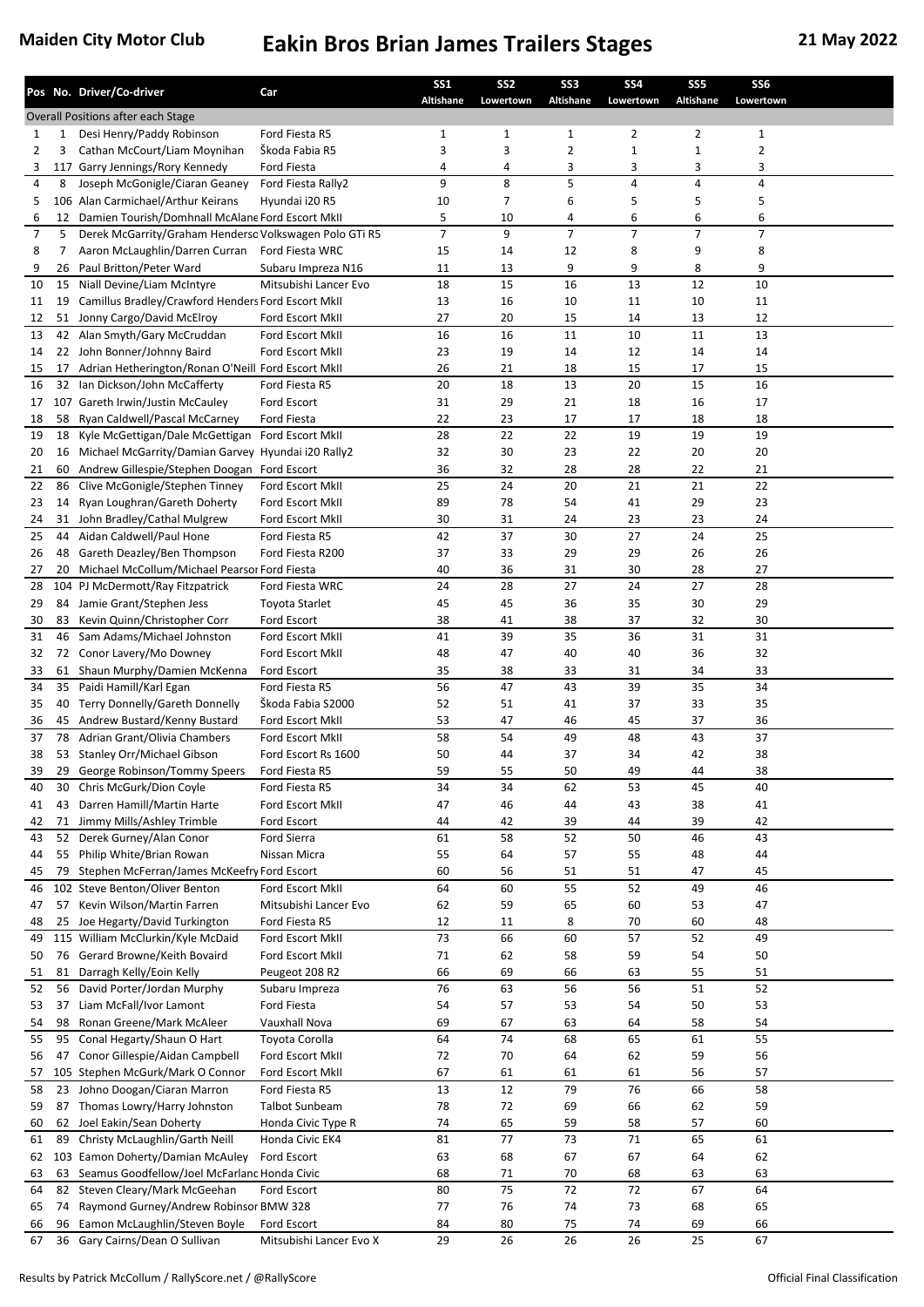|    |     | Pos No. Driver/Co-driver                           | Car                    | SS <sub>1</sub> | SS <sub>2</sub> | SS <sub>3</sub> | <b>SS4</b> | SS <sub>5</sub>  | SS <sub>6</sub> |  |
|----|-----|----------------------------------------------------|------------------------|-----------------|-----------------|-----------------|------------|------------------|-----------------|--|
|    |     |                                                    |                        | Altishane       | Lowertown       | Altishane       | Lowertown  | <b>Altishane</b> | Lowertown       |  |
|    |     | Overall Positions after each Stage (continued)     |                        |                 |                 |                 |            |                  |                 |  |
| 68 |     | 120 Matthew Boyle/Gary Byrne                       | Honda Civic            | 82              | 79              | 77              | 77         | 70               | 68              |  |
| 69 | 99  | Gerard Sharkey/Ryan Farrell                        | Renault Twingo R2      | 85              | 82              | 78              | 78         | 71               | 69              |  |
| 70 | 97  | Ronnie McConnell/Rachel McConne Honda Civic        |                        | 86              | 83              | 81              | 79         | 73               | 70              |  |
| 71 |     | 110 Raymond McLaughlin/Martin McBr Honda Civic     |                        | 83              | 81              | 76              | 82         | 74               | 71              |  |
|    | 38  | Niall Carey/Ciaran Carey                           | <b>BMW Compact</b>     | 49              | 53              | 48              | 46         | 40               |                 |  |
|    | 41  | Andrew White/Paul Hughes                           | Ford Escort MkI        | 51              | 52              | 47              | 47         | 41               |                 |  |
|    | 88  | Mark Moore/Tony McGovern                           | Nissan Micra           | 90              | 84              | 82              | 80         | 72               |                 |  |
|    | 27  | Anthony Cairns/Mark Preston                        | Subaru Impreza         | 33              | 25              | 19              | 16         |                  |                 |  |
|    |     | 108 Alastair Cochrane/Christopher John Ford Escort |                        | 21              | 27              | 25              | 25         |                  |                 |  |
|    | 59  | Lee McLaughlin/Aaron McCarron                      | Honda Civic            | 39              | 35              | 32              | 32         |                  |                 |  |
|    | 80  | Conor Wilson/Sean Marsh                            | Ford Fiesta Rally4     | 46              | 40              | 34              | 33         |                  |                 |  |
|    | 33  | Brendan Connor/Alan Redstone                       | Ford Fiesta R5         | 57              | 50              | 42              | 42         |                  |                 |  |
|    | 92  | Conor McKeown/Cahir Loftus                         | Honda Civic            | 79              | 73              | 71              | 69         |                  |                 |  |
|    | 11  | Sean Devine/John McElhinney                        | <b>Ford Fiesta</b>     | 91              | 87              | 79              | 75         |                  |                 |  |
|    | 100 | Keith Stewart/Stephen Peoples                      | <b>Toyota Starlet</b>  | 87              | 85              | 83              | 81         |                  |                 |  |
|    | 73  | Andrew Bushe/Domhnall Lennon                       | Vauxhall Chevette HSR  | 43              | 43              | 45              |            |                  |                 |  |
|    | 4   | Jonathan Greer/Niall Burns                         | Citroën C3 Rally2      | $\overline{2}$  | $\overline{2}$  |                 |            |                  |                 |  |
|    | 9   | Jason Mitchell/Paddy McCrudden                     | Ford Fiesta Rally2     | 5               | 5               |                 |            |                  |                 |  |
|    | 6   | Donagh Kelly/Kevin Flanagan                        | Volkswagen Polo GTi R5 | 8               | 6               |                 |            |                  |                 |  |
|    | 101 | Malcolm Pedlow/Billy Regan                         | <b>BMW 2002Tii</b>     | 88              | 86              |                 |            |                  |                 |  |
|    | 50  | William Carey/Jimmy Graham                         | Ford Escort MkII       | 17              |                 |                 |            |                  |                 |  |
|    | 54  | Alexander Cochrane/Ben Teggart                     | Ford Escort            | 19              |                 |                 |            |                  |                 |  |
|    | 119 | Declan Boyle/Shane Byrne                           | Volkswagen Polo GTi R5 | 70              |                 |                 |            |                  |                 |  |
|    | 85  | Simon Gordon/John Henderson                        | Vauxhall Astra         | 75              |                 |                 |            |                  |                 |  |
|    | 93  | Declan Farren/Doireann Tiernan                     | Honda Civic            | 92              |                 |                 |            |                  |                 |  |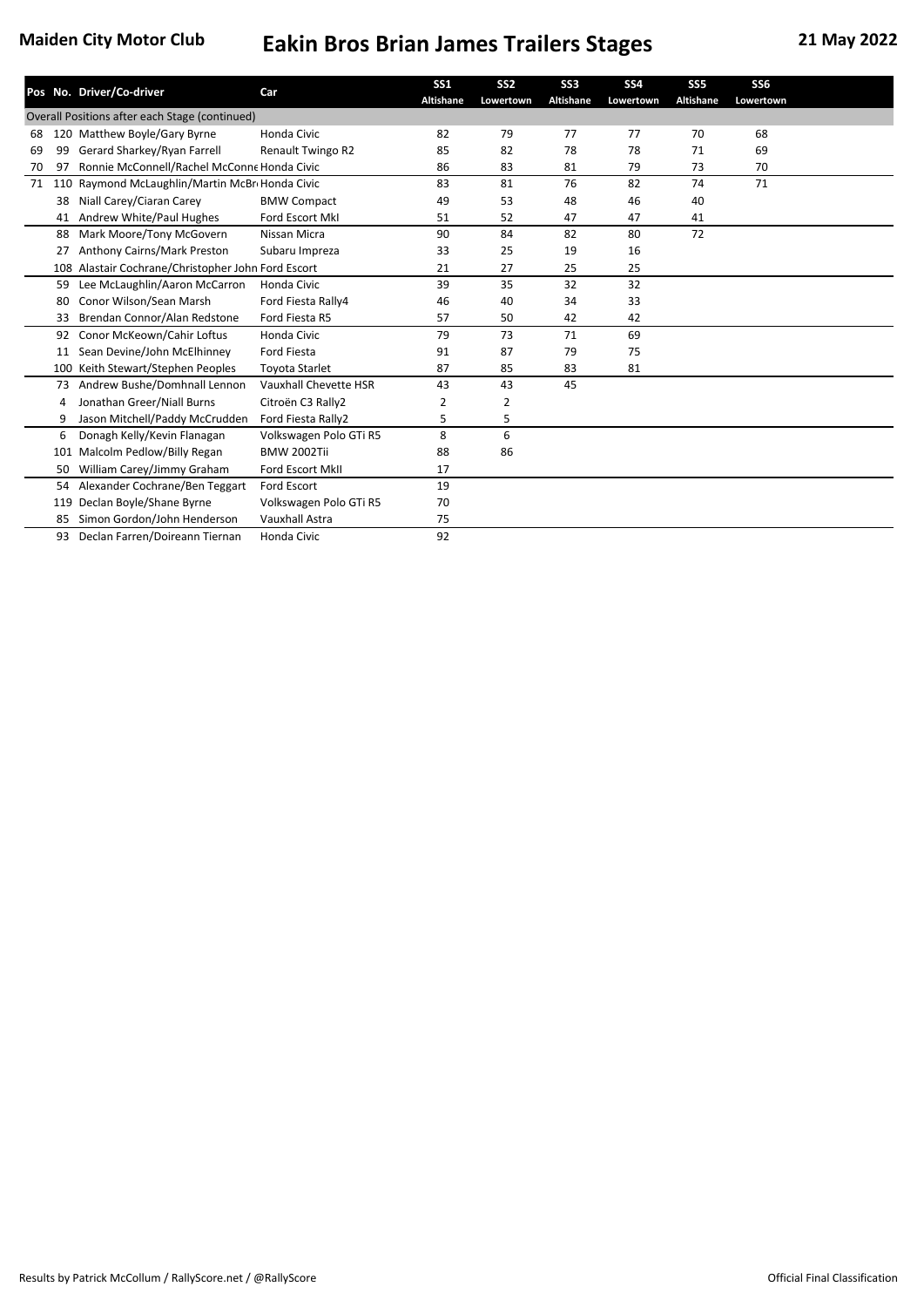|     |                        | <b>Road Penalties</b> |                      |                    |     | <b>Retirements</b>    |                      |
|-----|------------------------|-----------------------|----------------------|--------------------|-----|-----------------------|----------------------|
| No. | <b>Driver</b>          | Penalty Reason        |                      | Control            | No. | <b>Driver</b>         | Reason               |
|     | 11 Sean Devine         |                       | 00:30 3 minutes late | SS1 Finish         | 4   | Jonathan Greer        | SS3: Accident damage |
|     | 93 Declan Farren       |                       | $02:10$ 13 minutes   | SS1 Finish         | 6   | Donagh Kelly          | SS3: Retired         |
|     | 23 Johno Doogan        |                       | 00:30 3 minutes late | SS3 Finish         | 9   | Jason Mitchell        | SS3: Off road        |
|     | 110 Raymond McLaughlin |                       | 01:30 9 minutes late | SS4 Finish         | 11  | Sean Devine           | Service B: Retired   |
|     | 33 Brendan Connor      |                       | 00:20 2 minutes late | Regroup B In       | 27  | <b>Anthony Cairns</b> | SS5: Retired         |
|     | 52 Derek Gurney        |                       | 00:10 1 minute late  | Regroup B In       | 33  | <b>Brendan Connor</b> | SS5: Retired         |
|     | 95 Conal Hegarty       |                       | 00:10 1 minute late  | <b>SS5 Arrival</b> | 38  | Niall Carey           | SS6: Accident        |
|     | 36 Gary Cairns         |                       | 00:20 1 minute early | SS6 Arrival        | 41  | Andrew White          | SS6: Differential    |
|     | 36 Gary Cairns         |                       | 00:20 2 minutes late | SS6 Finish         | 50  | <b>William Carey</b>  | SS2: Throttle Cable  |
|     |                        |                       |                      |                    |     |                       |                      |

|     |                                    | <b>Retirements</b>            |
|-----|------------------------------------|-------------------------------|
| No. | <b>Driver</b>                      | Reason                        |
| 4   | Jonathan Greer                     | SS3: Accident damage          |
| 6   | Donagh Kelly                       | SS3: Retired                  |
| 9   | Jason Mitchell                     | SS3: Off road                 |
| 11  | Sean Devine                        | Service B: Retired            |
| 27  | <b>Anthony Cairns</b>              | SS5: Retired                  |
| 33  | Brendan Connor                     | SS5: Retired                  |
| 38  | <b>Niall Carey</b>                 | SS6: Accident                 |
|     | 41 Andrew White                    | SS6: Differential             |
|     | 50 William Carey                   | SS2: Throttle Cable           |
| 54  | Alexander Cochrane SS2: Mechanical |                               |
| 59  | Lee McLaughlin                     | Regroup: Retired              |
| 66  | Jack Cairns                        | SS1: Retired                  |
|     | 73 Andrew Bushe                    | SS3F: Retired on road section |
|     | 80 Conor Wilson                    | SS5: Retired                  |
| 85  | Simon Gordon                       | SS1F: Retired                 |
|     | 88 Mark Moore                      | SS5F: Retired on road section |
|     | 90 Paul Creamer                    | TCO: DNS                      |
| 92  | Conor McKeown                      | SS5: Driveshaft               |
|     | 93 Declan Farren                   | SS1F: Retired on road section |
|     | 100 Keith Stewart                  | SS5: Retired                  |
|     | 101 Malcolm Pedlow                 | SS3: Retired                  |
|     | 108 Alastair Cochrane              | Regroup B: Retired            |
|     | 118 Adam Semple                    | SS1: Gearbox                  |
|     | 119 Declan Boyle                   | SS2: Retired                  |
|     |                                    |                               |

#### **Tie Breaks Other information**

--- use fastest on first stage, second stage, etc. as tiebreak --- Number of finishers 71

- 
- 
- 29 George Robinson Moves to 39th place Stage Mileage 39.96 Slower than Stanley Orr on Stage 1

Tie for 38th Place Number of starters 95 53 Stanley Orr Wins 38th place Number of stages 6